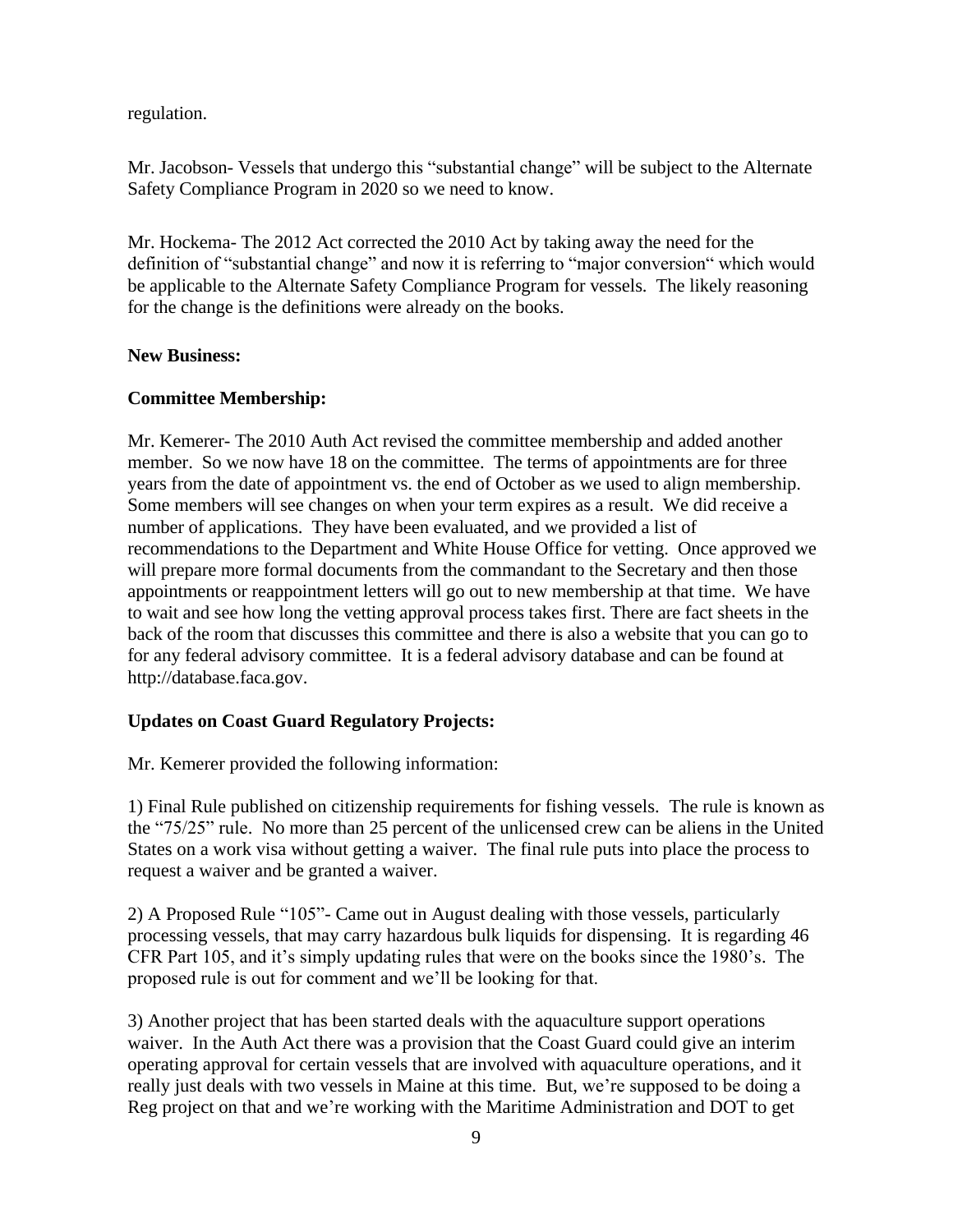that moving. It will come out as a proposed rule whenever we are able to complete it.

4) Implementing the requirements from the 2010 and 2012 Auth Acts. The interim rule that we're working on is currently under administrative review. Simply, it is going to put into regulation those parts of the law that are basically self-implementing. The CG is limited in what the IR can say to what is mandated by Congress in the Auth Act as the parts that have a date attached to them or they're on the books and fully enforceable at this time. So it's simply getting those into regulations. And then the follow-on from that will be a proposed rule-making project to take care of some of the discretionary items that we've been thinking about or a number of you in the committee have recommended to the Coast Guard to make into regulations. That has to go out and as a proposed rule-making project and we will be requesting and taking comments on. The process to put out any rule-making project is long and involved and we don't have much control on how long it takes. There are different levels of review and there can be comments that come back where we need to amend or revise what we're looking at and then go back and forth and so on. So it's definitely a multi-year process. More regulatory action will likely be required to further implement the intent of the Auth Act. As stated previously, the IR is in clearance; the CG must respond to feedback received from other Departments prior to publishing the IR; it is unknown when the IR will be published, but the CG is hoping to publish within the next few months.

There are several regulatory projects being addressed by the CG:

- 1) The Interim Regulation (IR)
- 2) Notices of Proposed Rule Making (NPRM)
- 3) The congressional mandate in the Auth Act with regard to ASCPs

## **Survival Craft Requirements:**

Mr. Kemerer noted that the 2012 Auth Act required a study and the Coast Guard to submit a report to the Congress within so many months to address the

2010 requirement that a survival craft must keep you out of the water, which basically means that it has to be an inflatable life raft or inflatable buoyant apparatus, and that the approval of life floats and buoyant apparatus would no longer be allowed. The report was submitted after the last meeting on August 26, so 30 months after that makes it February 2016. The 2012 Act did not change the out-of-water survival craft requirement for commercial fishing vessels in Chapter 45 of 46 U.S. code. Looking at our rule-making project and everything else, we were going to honor that delay for other craft. So the requirement for an out-of-water survival craft on fishing vessels will take effect on 26 February 2016. The industry is aware of it and manufacturers are addressing inventory, some are geared up to produce more, as soon as they feel it's appropriate.

#### **Casualty Reports:**

Mr. Kemerer mentioned the release of the Lady Mary last August, and also the sinking report of the Majestic Blue came out in October. The Canadian Discovery Channel will be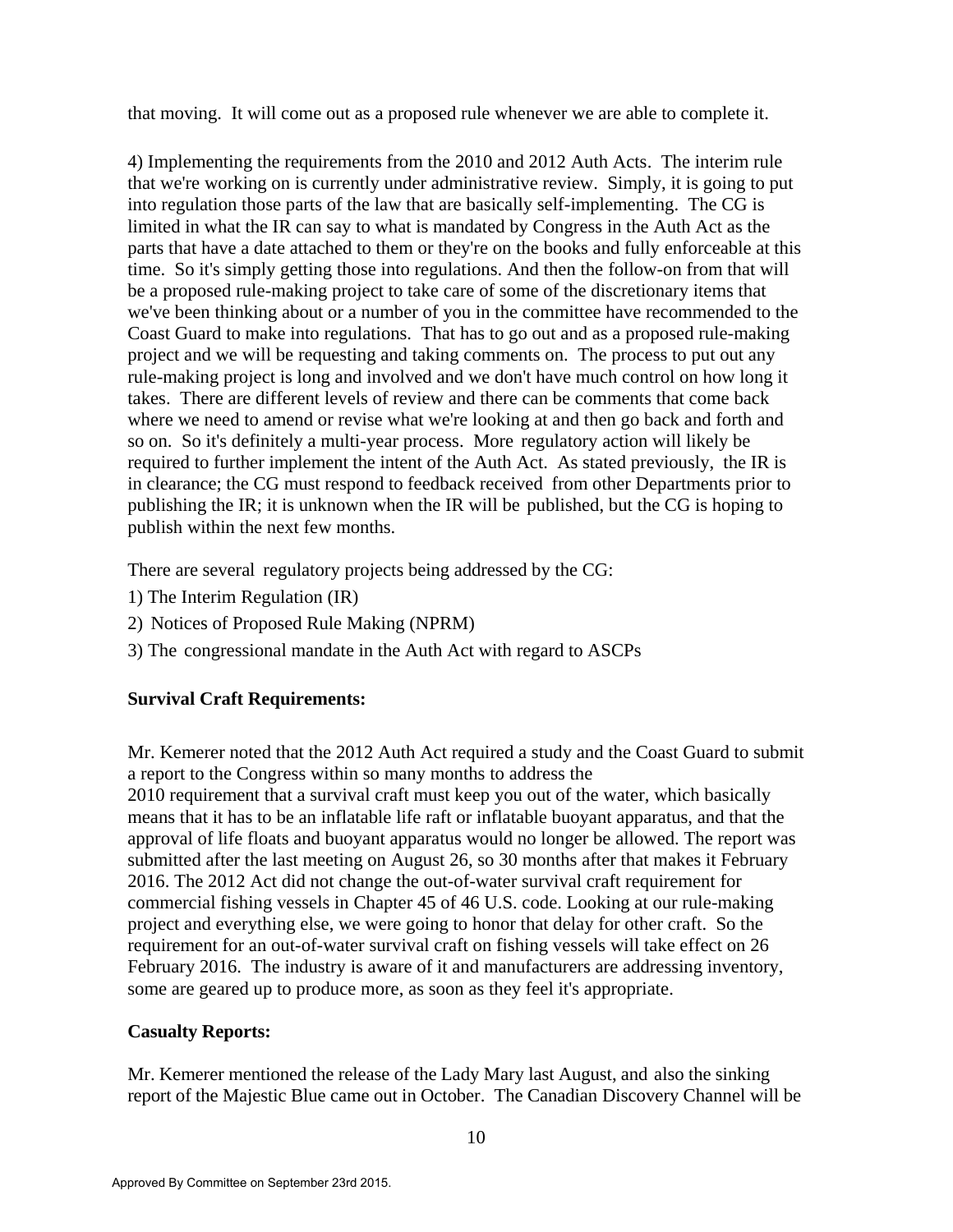producing an episode on the F/V Alaska Ranger casualty; air date is to be determined. As a reminder, safety alerts, information bulletins, and casualty investigation reports can be found on the Homeport website, [www.homeport.uscg.mil.](http://www.homeport.uscg.mil/) 

#### **Safety Alerts**:

Mr. Kemerer spoke on a couple issues recently that may be of interest to the fishing vessels. One dealt with portable fire extinguishers, one with deck safety, one with entanglement accidents and one regarding marijuana use in workers. The federal position is that it's not acceptable and for those who sit for a license or whatever, even though you come from a state where it's legal and you might have used it, if you are in your random drug testing caught, you could lose your license or you could not be eligible to get a license or credentialed at that particular time if you don't pass the drug test.

### **Dockside Examinations:**

Mr. Kemerer noted that exams are picking up again in some areas, and that all districts are reaching out to industry. There is a checklist generator that Mr. Dan Hardin from D13 developed on fishsafe.info. The checklist generator is very beneficial to get you ready for a safety exam and get the decal issued faster. There are six third-party organizations that are accepted to do dockside safety exams for the Coast Guard including, ABS, DNV, SAMS, NAMS, NAVTECH and Bowditch Marine. Earlier this summer, I and Mr. Wendland, and Mr. Roskam of my staff visited every one of these organizations to review their training requirements, their recordkeeping, how they do the exams, and issuance of the decals. Everything looked very good. It was surprising that there are only a couple hundred exams a year done by these organizations, but the factor there may be that the Coast Guard will do it for free and a third party does not. It is exactly the same exam as they use our exam booklet and everything off our exam booklet. Hopefully in the near future, we will post a list of the third party organizations with the members who are accepted to do the exams for us.

## **Load Lines:**

Mr. Jaideep Sirkar mentioned that certain new fishing vessels will have to be load lined and will have to be classed. After 1 July 2013, vessels 79 feet or greater will need to have a load line or will need to be load lined and classed. And vessels above 50 feet, less than 79 feet, the same date, will have to be classed. As of 2020 vessels that are 25 years of age will have to enroll in an Alternate Safety Compliance Program and an Alternate Load line Compliance Program, as applicable.

## **Public Comments:**

Chairman Dzugan opened the meeting to public comments.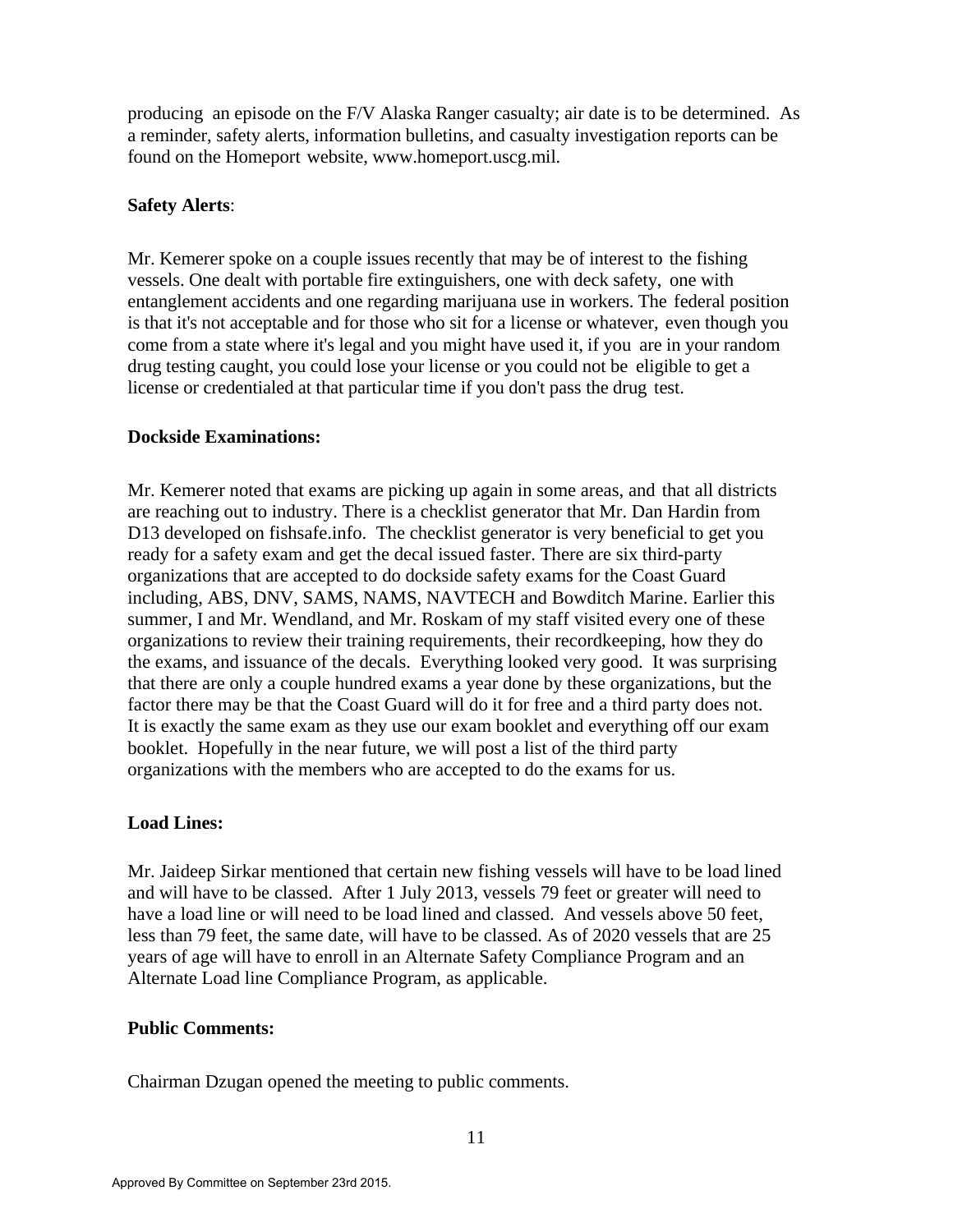Mr. Don Blackman from Cobham Mission Systems presented. Mr. Blackman stated Cobham is well known in the Military and defense industries as a manufacturer that provides life support equipment, water activated systems that are used by the Navy and Air Force around the world to help save lives by people who find themselves in the water. The equipment is used to rescue personnel. Mr. Blackman introduced the "Survivor Plus," inflatable life equipment that is SOLAS approved and requires inspection only every 5 years as a result of being vacuum packed. Survivor Plus comes with strobe lights and is designed to keep the body out of the water completely. Today the price is \$2,500 but if we mass produce it the price will go way down. It is currently being looked at for Coast Guard approval and was previously tested for SOLAS approval under 3 foot waves, -7dgrees C air temp, 0 degree water temp, and at 9 meters per second wind speed. In testing done, there was zero loss of core body temperature in a 5 hour span using this product.

Mr. J.J. Bartlett, President of Fishing Partnership Support Services presented. Mr. Bartlett stated his company is a non-profit out of New England that promotes the health and well being of fishing families by offering health care coverage. They also offer safety training and have trained over 2,500 fishermen in New England since 2005 where 45% of that number has come in the last three years. 94% of the fisherman rated their training programs very good to excellent. 96% say they are likely to recommend them to colleagues. Mr. Bartlett stated that he is here to say and make sure the safety training program and the safety research programs is included in the final version of the Coast Guard Authorization Act between the House and the Senate, and that the program is appropriated.

Mr. Kemerer added that the Coast Guard received written comments via the Federal Register Notice from the Alaska Trollers Association, by Ms. Dale Kelly and Mr. Steve Merritt, who is a commercial fisherman with Alaska Trollers. Those comments are found in the members packets.

#### **10:07 – 10:29 AM – Break**

#### **10:29 AM - Meeting Resumed with Presentations**

#### **NIOSH**:

Mr. Kemerer introduced Dr. Jennifer Lincoln, CAPT, USPHS, National Institute of Occupational Safety and Health (NIOSH). She introduced herself and staff and explained her duties. She mentioned that NIOSH identifies workers at high risk and high priority problems. NIOSH supports the development of interventions and then evaluates the interventions to determine if they are working and resulting in a risk reduction or a reduction in fatality rates or injury rates. Dr. Lincoln stated some of the work accomplished includes the development of the commercial fishing incident database (CFID). This is a national surveillance system for all workplace fatalities that take place in the commercial fishing industry. The database helps identify specific hazards in each region. Some of the interventions include engineering solutions like the hatch and door monitoring system and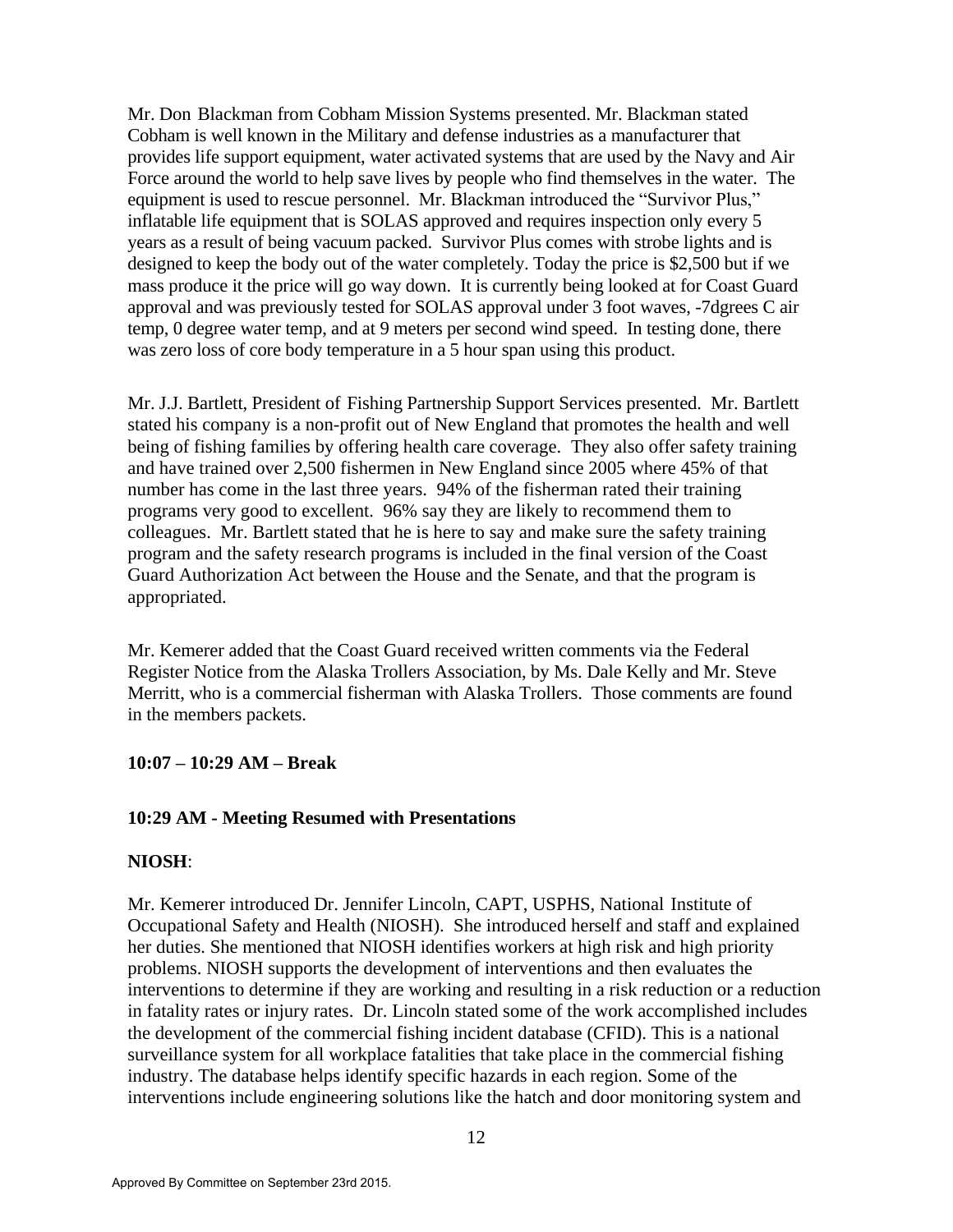personal protective equipment. For example, with the NIOSH PFD study, fishermen were asked to test PFDs to see if we could what that they could comfortably wear while working on deck.

So starting out with some good news, this is a 14-year trend of work-related fatalities in the U.S. fishing industry from 2000 to 2013. For this 14-year period, there's an average of 47.5 deaths per year and there has been a 24 percent decrease in the annual number of deaths during this time period. From 2003-2014, 51 percent of the fatalities are due to vessel disasters. So when we talk about vessel disasters, we're talking about a catastrophic event that involved the vessel which forces the crew to abandon ship. So a vessel disaster may be a sinking. It may have started out being a fire that resulted in a vessel disaster. So it's anything that occurred to the vessel that resulted in the crew having to abandon ship. 28 percent of the fatalities in the last decade are due to falls overboard. So this could be due to any reason, being pulled over by gear, being washed overboard by a wave. None of the victims were wearing a PFD when they died during these events. The next one, onboard injury is an injury to a crew member onboard the vessel and there was no immersion involved. So an onboard injury, fatality may be somebody that gets crushed by a crab pot or someone that gets entangled in a deck winch or someone that falls into a fish hole. So those are the types of events that we're talking about when we talk about onboard injuries. Onshore injuries are injuries to crew members that occur onshore. So this may be a fisherman that may be working a net and gets run over by a truck when he's doing so. Then there's also diving injuries. So these are injuries that occur to a crew member while they're diving. So they're either diving to make a repair on their vessel or they're diving to harvest some sort of sea creature. When we use the word "injury," it could be either a fatality or a nonfatal injury; usually it is a fatality. So even though I'm saying "injury," if there are fatal injuries, that's what I'm talking about. I know that that's confusing sometimes.

All of the work that we do regarding coming up with these various bar charts and pie charts and line graphs and all of that is all dependent on our partnership with the Coast Guard. And fortunately, in March of 2014, they signed an updated version of the Memorandum of Agreement, and so I'm very happy that we were able to do that. This allows us to continue having access to the investigative reports that we then read and code and put into our database so that we can come up with this information. There's no money exchange. This is an agreement that Captain McAvoy and I have to talk to each other on the phone.

Another update on one of our important projects that we're leading is regarding winch guards on shrimp vessels in the Gulf of Mexico. We first identified the most common types of winches that are used on shrimp boats. We are now installing guards, physical guards on them. So we're looking for test boats and when we find them, we are installing these guards as a proof of concept. And then assuming that they are good, that they work, the industry likes them, and we will then provide the blueprints to the Southern Shrimp Alliance or any other industry group to provide the designs as well as the part lists and all those kinds of things.

Another report that's been finished since NIOSH last addressed the group is the descriptive analysis of injuries and fatalities that have been reported to the Coast Guard by the fleet, the Distant Water Tuna Fleet. This is a report that was published in May of 2014. It's available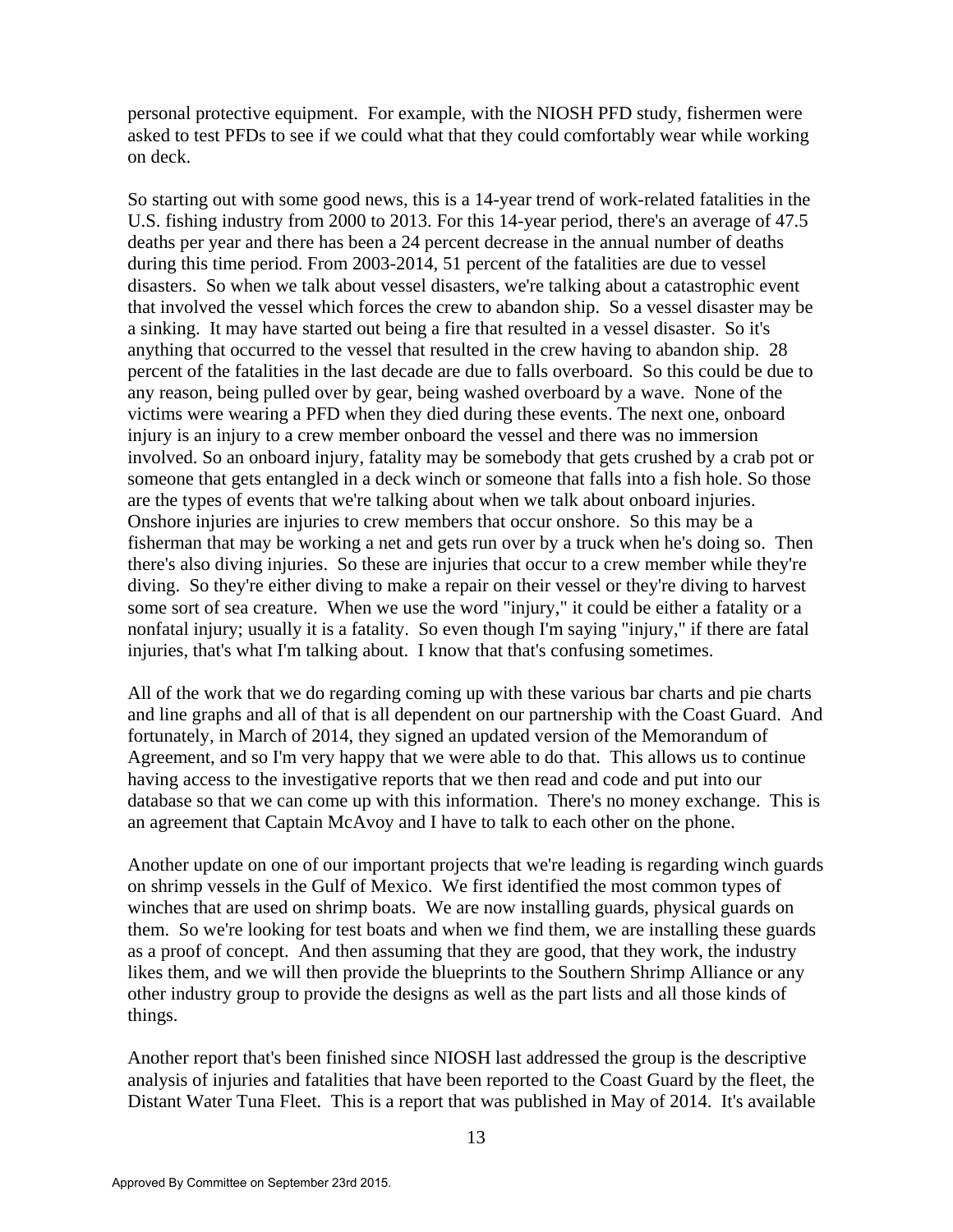on the website and I also have hard copies of the report as well. The report found that the fatality rate is increasing among this fleet. The rate took into account the increase in the number of vessels and the number of people since 2006 that have been involved in the fishery. Some of the particular problems that were identified was the multiple languages being spoken on the vessels, and like deck safety, traditional issues like confined space entry, rigging failing were highlighted as some of the casualties that were reported. The other thing that was highlighted in the report was the rigging system, the inspection system that Tri-Marine has for their vessels. The system seemed to be a very effective way of keeping track of the complicated configuration of all of the equipment above deck. There were a series of checklists that they had that not only checked about when things should be inspected but also when they should be replaced. I thought that the system could apply to the smaller operators in the West as well.

Dr. Lincoln pointed out regarding ACSA that it was created because what we had thought were fishing vessels were actually processing vessels that couldn't meet the processing vessel requirements, so alternate compliance was needed so that those vessels could meet classification load line requirements. The Alternate Safety Compliance Plans are different. They are to solve safety concerns. The programs can start with the casualty data to see what hazards that are reported to the Coast Guard, and the Coast Guard responds to. The process includes working with the industry, so that the programs are tailored to the fishery and the fleet. The programs should be simple, considerate of economic concerns of the industry, and staffing concerns of the Coast Guard.

To focus on a specific problem as an example, Dr. Lincoln used the Bering Sea crab fleet from the 1990s, when NIOSH identified an extremely high fatality rate. The rate was 700 per 100,000. To put that in perspective, at the time the average U.S. worker fatality was 4 per 100,000. Vessels were sinking while fully loaded and going out to sea, most of them were required to have stability information, and so that it was in existence. The dockside exams focused on the carriage of life-saving equipment, but no focus on the prevention of vessel loss. In October of 1999 when the stability checks were started, that was the start of no fatalities due to the vessel loss. The big concern is that since the stability and safety checks have been going on for so long and people don't understand how important and how effective they were in preventing fatalities that we might get lazy about them. The continued stability and safety checks are really vital. Stability instruction should be updated. Mandatory PFDs and/or man overboard alarms on crab boats that operate in the Bering Sea. So to reiterate engaging specific fishery and fleets and what the Alternate Safety Compliance Programs could do, they can solve safety concerns for specific fleets.

[Chairman Dzugan](http://www.regulations.gov/) introduced Dr. Devin Lucas of NIOSH who talked about work-related fatalities on fishing vessels at least 50 feet in length and targeted programs as an approach to the Alternate Safety Compliance Program backed by empirical data. Dr. Lucas stated that there have been 450 deaths, for all vessels of all sizes. However, when we restrict the data set to just vessels that are at least 50 feet in length, the picture changes. There have been 181 fatalities on vessels at least 50 feet in length, which represents 40 percent of the total fatalities. I provide this information so that everyone understands what piece of the pie we are talking about with Alternate Safety Compliance. It's not the majority of fatalities. 40 percent occur on vessels at least 50 feet. As Dr. Lincoln showed, the types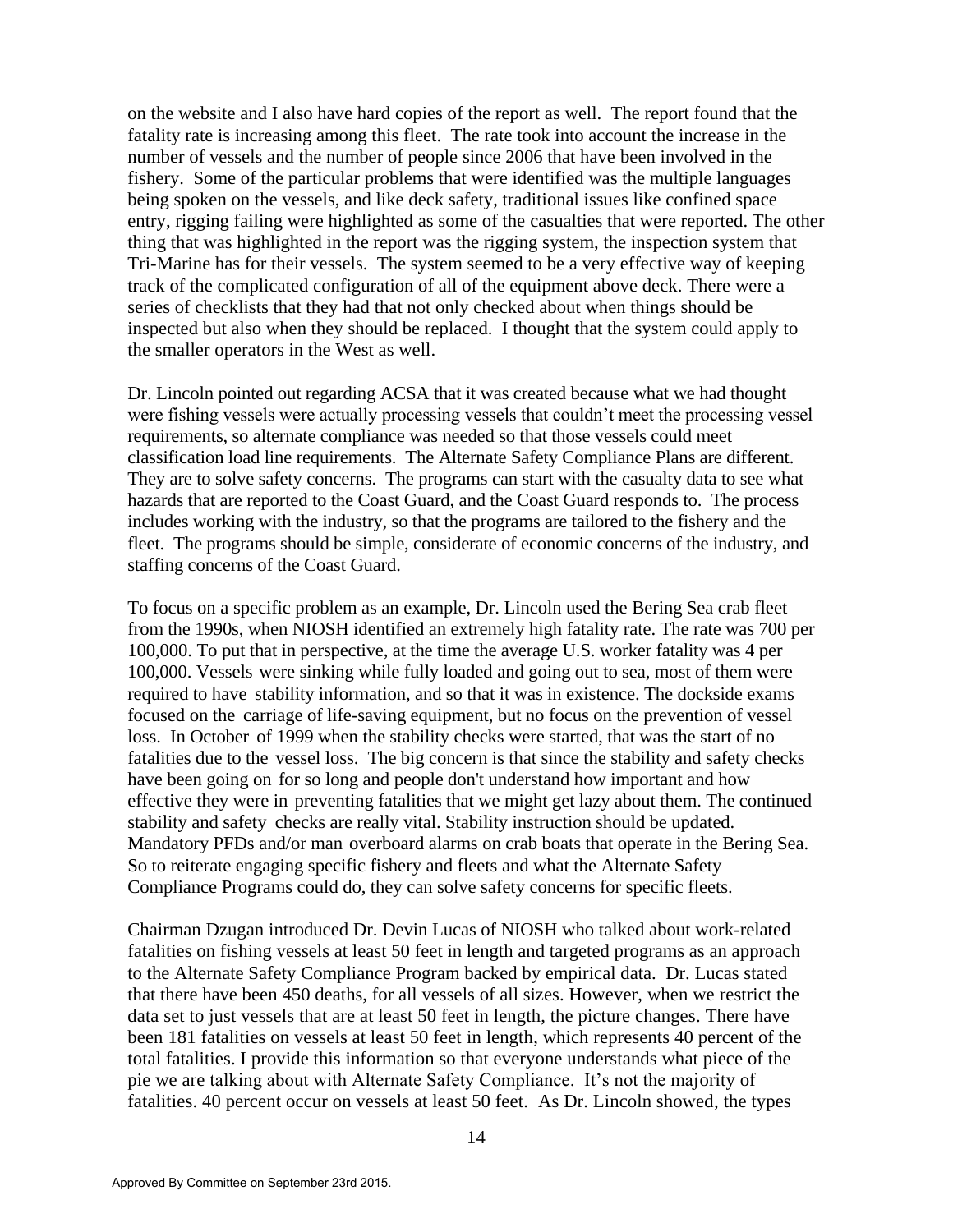of incidents varied by district and by region. In District 7, 8, and 14, vessel disasters represent the minority of fatalities; whereas in other Districts it is the majority like in District 5, 11, and 13. One chart shows all of the fleets with more than three deaths during that time period during that decade. There are some big fleets missing from the chart that have a lot of fatalities, such as various salmon fisheries in Alaska. Those vessels are primarily less than 50 feet so they are not represented on the chart. Three fleets that are typically larger than 50 feet and that have the majority of the fatalities are the Gulf of Mexico and South Atlantic shrimp fleet, the Atlantic scallop fleet and the Northeast multi-species groundfish fleets. So what do the Gulf of Mexico shrimpers, Atlantic scallopers and Northeast draggers have in common? Not a lot. That is reflected in the different hazards observed in each fleet. For the Gulf of Mexico shrimp fleet the initiating events for fatal disasters are most often fires. That's the first event that happened in the sequence of events. In the Atlantic scallop fleet it's most often the dredges catching on the bottom, capsizing the vessel. In the Northeast ground fish fleet, it's typically instability, often caused by icing. Again it is a completely different problem. So the Alternate Safety Compliance Programs need to focus on individual fleets and address the problems that each fleet has respective to the casualty data. The ASCP's will be most successful if they are tailored to evidence based data. That means to take all of the available data on fatal injuries and vessel casualties and use that information to define what the hazards and risks are, and then target the programs to specific fleets and specific hazards.

The Alternate Safety Compliance Programs need to focus on individual fleets and address the problems that each fleet has based on the casualty data. NIOSH is requesting more funding for current and future work associated with hazard assessments for various fleets across the country, not just looking at fatality data but also non-fatal injuries and nonfatal disasters.

#### **NOAA NMFS NS10:**

Chairman Dzugan introduced Ms. Debra Lambert. She is a fisheries policy analyst with the National Marine Fishery Services in Silver Spring, MD. Her office continues work on efforts to develop tools for policy analysts in different NOAA regional offices. Those tools are being designed to evaluate safety in fisheries in regard to National Standard 10 of the Magnuson-Stephens Act. The idea is to develop a safety checklist that will be a series of questions that can be used to identify if a new proposed management measure may create a safety concern in advance of implementing a potential hazardous measure. The target audience will be the Alternate Safety Compliance Programs and counsel staff in NOAA's different regions that work on Fishery Management Plans and Fishery Management Plan Amendments at the NOAA regional level. So far eleven questions have been developed and include:

1) Will the proposed management measure cause vessels to operate further offshore, increase the distance from search and rescue assets?

- 2) Will it restrict transit through closed areas?
- 3) Will it set fishing seasons to occur when conditions are most hazardous?
- 4) Will it create incentive to work for long periods of time (fatigue)?
- 5) Will it encourage unsafe stability practices?
- 6) Will it increase the environment intensity of the fishing season?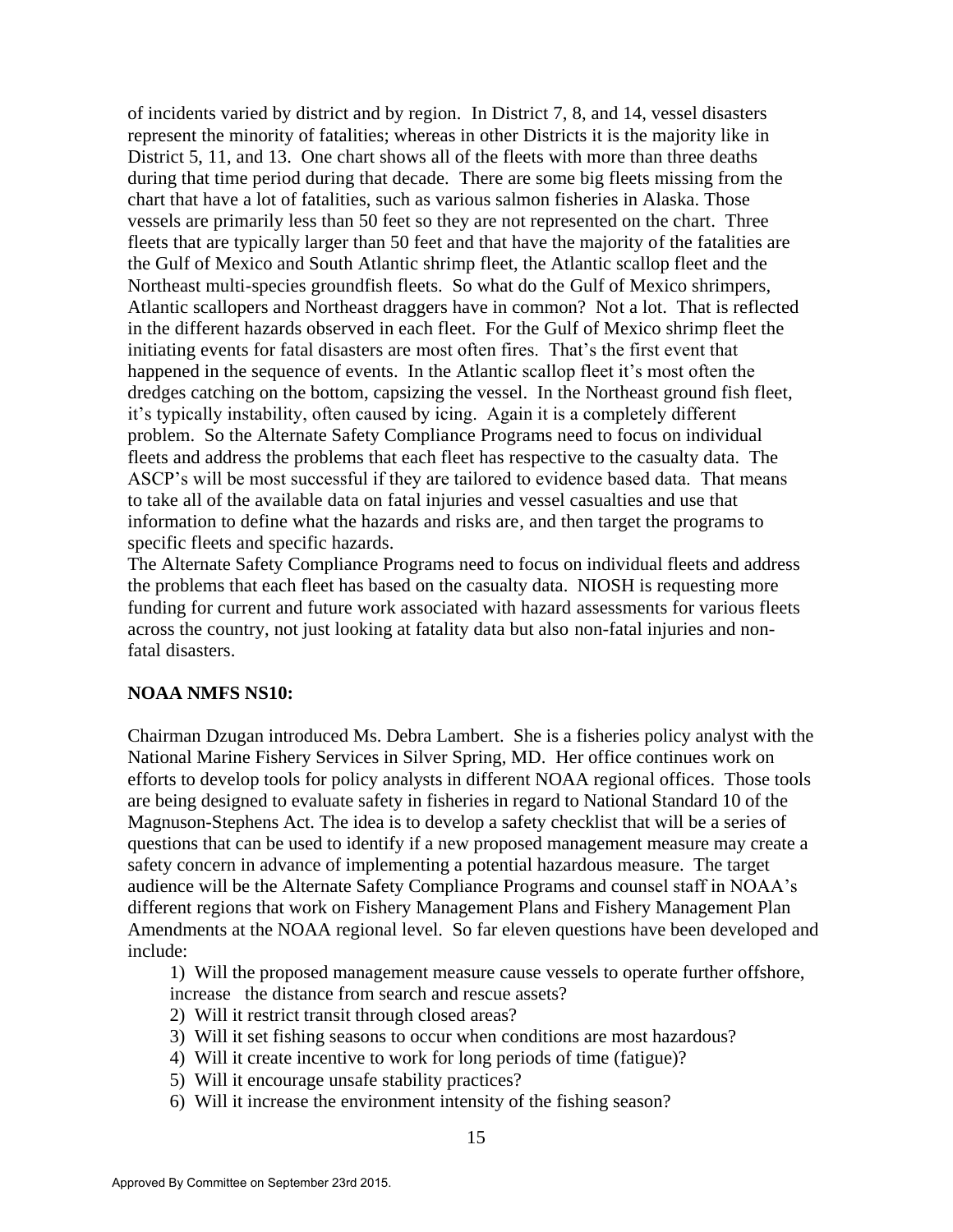7) Will the proposed management measure prevent adjustments to the fishing season in the event of poor weather?

8) Will it limit the number of crew?

9) Will it place restrictions on vessel size, upgrades or replacement?

10) Will it require delivery of fish or fish products to ports without exceptions for safety concerns?

11) Will it create any other safety concerns that are known through input from the Coast Guard or council discussions or public comment? The last question being a type of catch all.

Again the checklist is meant to be a tool so that these questions are framed in way to capture safety concerns as well as capturing potential changes that a new management measure may create in a fishery.

The second tool in the technical guidance document is methods for conducting a risk assessment. This is modeled after the work Dr. Lincoln and her colleagues at NIOSH have done. The target audience is the Alternate Safety Compliance Programs and fishery management council staff who work on fishery management plans and plan amendments. Components of the second tool would include:

1) Identifying fishery

- 2) Describing vessels and gear and work environment
- 3) Information on safety incidents

4) Description of safety regulations that apply to fishery as well as literature review.

NOAA NMFS is working on this document and intends to get it into the clearance process and published in the next year or so.

#### Questions:

Mr. Hockema- First I think this program will be really good. Rationalized fisheries have addressed some of these things already. One thing that is coming of age is the realization of the limits on sizes of vessels based on the quota system. After all why would you build a 300 footer when you only need a 100 footer. However, in some fisheries this doesn't make sense like the Trawlers in the Bering Sea because length limitation on vessels that are operating in exposed waters have in the past undermined safety. On the other hand there are a substantial number of vessels in the small boat fleet in Alaska, the most visible are the 58 foot and the 32 foot Bristol Bay Gilnetters that likely should keep the size limits because the limits are so engrained in the programs, state programs, that have spilled over into federal managed fisheries. Those programs are so engrained that people have invested multi millions of dollars into these vessel sizes, and to release those vessel sizes may be a destructive mechanism for certain markets, especially the salmon fisheries.

Mr. Mattera- I need to understand a little more. Are these guidelines that will go to the council from the staff as they start to put together FMP's? And if so how much credence will really be used from it? I do not see anything like this in the reauthorization of the Magnusson act and I am very concerned that NMFS efforts are just guidelines to somewhat attempt to address National Standard 10, and they will look at it, and say we addressed it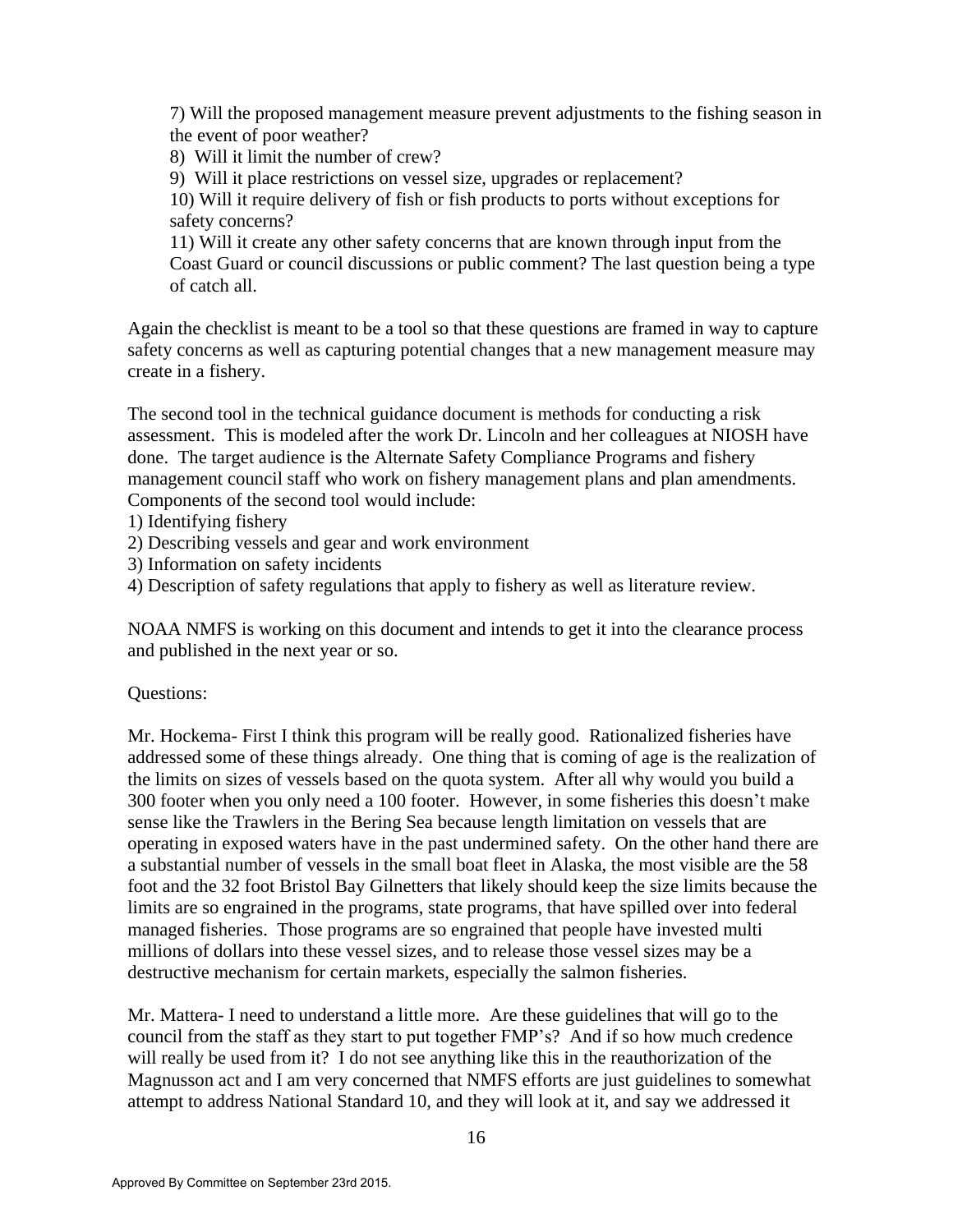because we made a comment, but really there is no change. We are still forcing 40 foot and 36 foot vessels to Georges Bank because we have just about closed the Gulf of Maine to all fishing. To me if it is in Magnuson and it is in the reauthorization in this process that is pending right now, I'd feel a lot better about it.

Ms. Lambert- This is not part of the Magnuson reauthorization. But the idea here is to create technical guidance that counsels and NMFS staff could use. So it is not necessarily and would not be a requirement, but would give our regional staffs and councils further tools as they work it.

Mr. Mattera- It's now a formalized checklist that the industry has done for years sitting at the table. I'm afraid we are going to get the same results we have gotten for the last few decades if these are just guidelines and that there's no teeth to it.

Ms. Lambert-In addition to the checklist it includes some documentation of where these ideas came from and where some of these issues have been raised in the past like some of the vessel size restrictions. So it's not just a checklist. There is some rationale providing a description behind those questions.

Mr. Hockema- There is concern, and this is not directly a safety issue, but there is concern among the fishing fleets everywhere that some National Marine Fisheries schemes are encouraging too much consolidation within the industry. I think most people agree, that in many fisheries, some consolidation was necessary, but there is some concern that too much consolidation is here now and for the future, and the future of small business people and fisheries are at risk.

## **NOAA S&T OBSERVER PROGRAM:**

Mr. Dennis Hansford presented an update on the National Observer Program, and what the National Observer Program Advisory Team, the leading body, in obtaining fisherydependent data is doing. NOPAT essentially helps put Observers on commercial fishing vessels to collect biological data and then use that data to regulate the commercial fishing industry. Observers play a key, critical role in collecting that data, and prior to their deployment they're required to undergo much training. 3 years after initial Observer training, Observers are required to do a hands-on safety refresher training. Mr. Hansford stated that NOPAT recently looked at updating the national safety training standard requirements for their train-the-trainers. These are the individuals who train the Observers to go out to sea. They have requirements to go through safety instructor training certification and then subsequent to that, do training and other programs essentially used as a cross-pollination of expertise and skills. 18 areas were looked at in this training, and in a one week span this past March, 10 new instructors and 8 refresher instructors were trained in Galveston, TX. Mr. Hansford took a moment to thank AMSEA who he stated has been instrumental in the training of Observers for many years and has served as a foundation for a lot of core requirements. Mr. Hansford recognized from one committee member, that the training in how to operate the ACR EPIRBS could use some enhancing. Mr. Hansford acknowledged they would follow up on it with the Observers.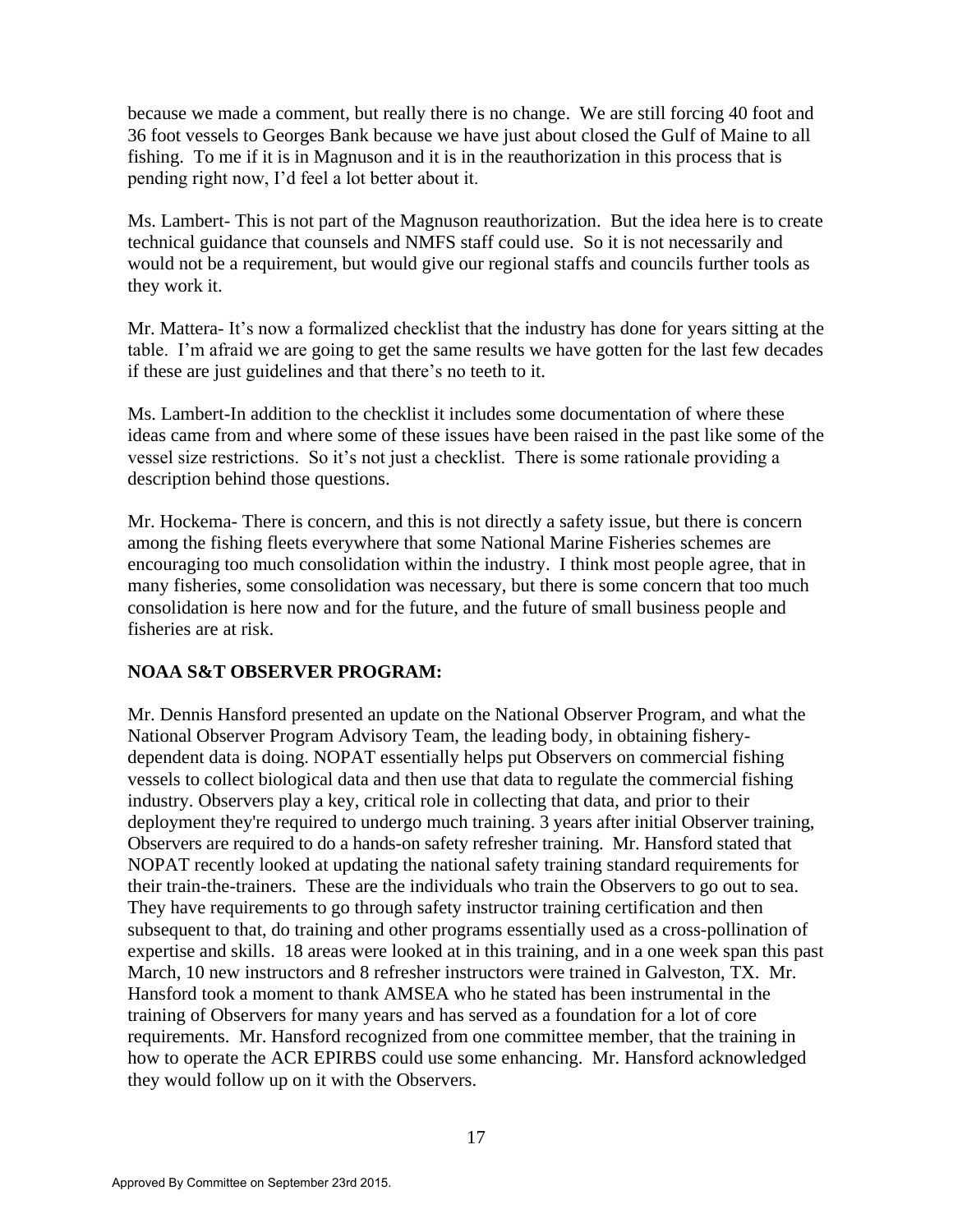Mr. Mike Tork from the Northeast Fisheries Observer Program gave a brief presentation on the Observer training stating that they conduct between 10 -14 safety trainings that train between 120 and 150 Observers in the Northeast. Mr. Tork took the time to thank Mr. Harrington who he stated comes to every training and gives a very inspirational presentation that really injects the realities to the industry that the Observers are going to be involved with. Mr. Tork explained that Observers have been involved in every at-sea type of emergency one can imagine. What they are seeing in all Observer programs is an expanded role the Observers are taking during these emergencies, especially on smaller vessels where he stated the Observers may be the most knowledgeable. The Observers are not instructed to take the lead. We tell them they are not to take the lead during an emergency, but if you see something not getting taken care of that needs to be taken care of, to jump in and take the initiative because it behooves them to keep the vessel floating.

Mr. Tork also responded to Mr. Mattera regarding the ACR EPIRB. Mr. Tork stated Observers are instructed to not remove the EPIRB from the housing because they were accused in the past of breaking them. So now the Captain or crew needs to hand the Observers the EPIRB to check the battery expiration date, the NOAA registration expiration date, while making sure the UIN matches the NOAA UIN. They do not test the EPIRB because they know the Coast Guard requires that the captain test the EPIRB every 30 days but they know they don't always do it as required.

#### **LOADLINE DNV-GL:**

Mr. Joar Bengaard from DNV-GL presented and spoke about the load line requirement for commercial fishing vessels greater than 79 feet. He conveyed that the Alternate Safety Compliance Programs should be developed in cooperation with industry and believes class is an important part of industry. He stated class views fishing vessels as non-conventional ships because they are excluded from SOLAS. DNV-GL has been involved with the classing of U.S. fishing vessels since 2011 and has a fleet of 600 fishing vessels worldwide. With U.S. vessels, statutory certificates for load line, tonnage, will not be part of the class endeavor. But the approved class society may, issue those on behalf of the U.S. Coast Guard because of authorizations. The domestic class certificate- Note "Domestic Certificate" because it is a U.S. fishing vessel, is for 5 years and subject to annual surveys. However, the annual survey and the renewal survey can partly be done by the owner. Checklists will be provided, training will be provided. But there is an oversight and a random class survey as part of the whole set up. Class certification of materials and equipment is generally not required. This is new for the domestic U.S. domestic class. There are some critical elements that may require class certificates and those expressed in his opinion are the propulsion line, shafting, and propeller and maybe the switchboard. So how much will it cost? Typically the new building fees would be 1 to 1.5% contract price of the vessel. And then there are variables including shipyard, building time, vessel characteristics, vessel class, and how fancy the vessel is. So acceptance of the shipyard itself might be in the order of \$30,000. So a rough example per boat for the new build would be \$40-50K. And then for retention of class per year, average maybe \$5K but more for the renewal survey less for the annual surveys. Then the material components mentioned, like the main engine, may be \$20-30K per boat. With a new building survey at the shipyard there would be a kickoff meeting with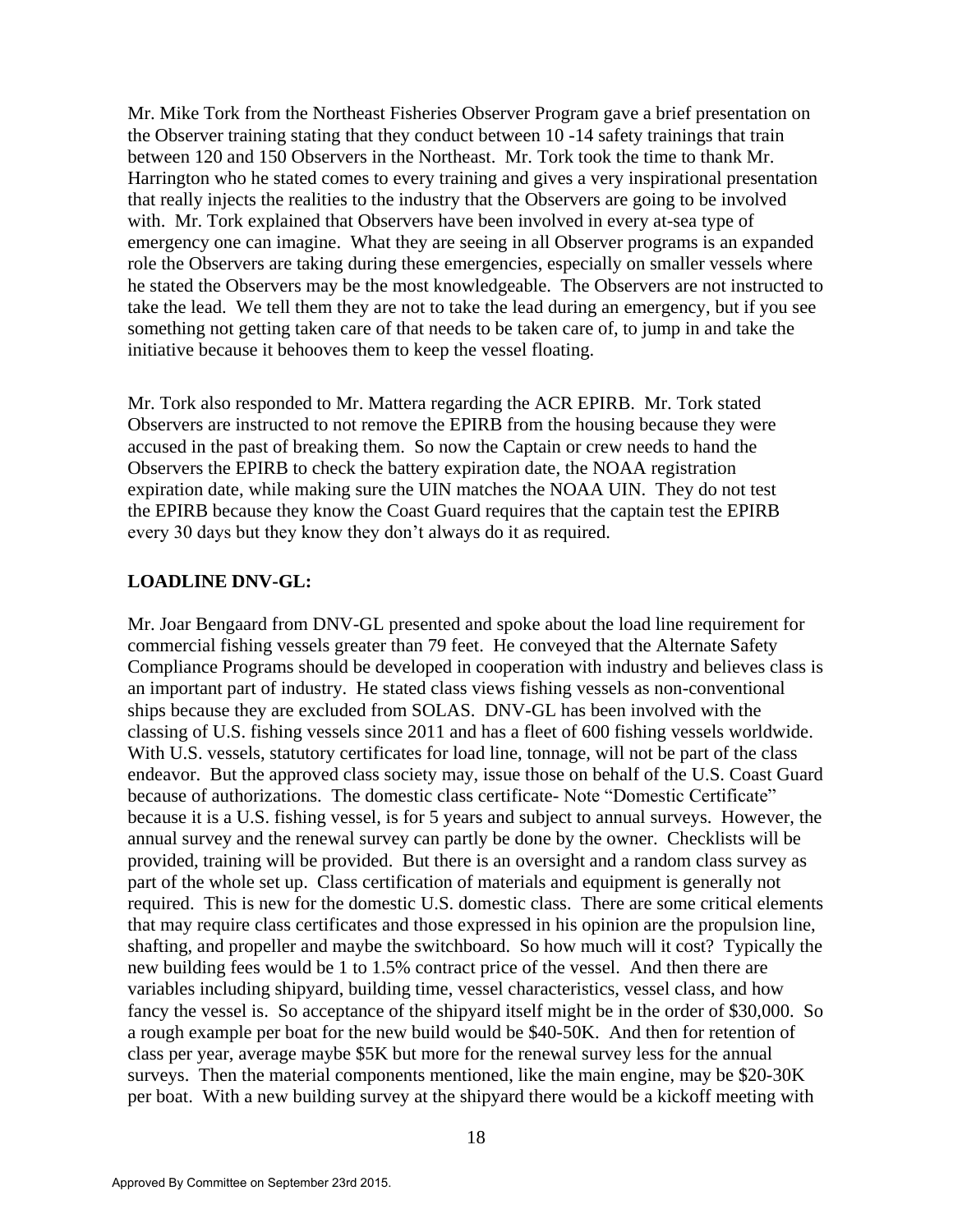class, yard, boatyard, owner, U.S. Coast Guard and maybe others. All the roles and expectations are lined up. Then there would be construction visits. Again, there will not be a class surveyor being there all the time, but would conduct maybe 3 or 4 spot checks or perhaps 5 if a survey involves an electrician. Then a one day sea trial, in-service surveys. The rules drafted allow for adjusting the time for the annual survey to correspond to the seasonal fishing schedules within certain limits. Time between surveys should not exceed 18 months. So 18 months to be the maximum if applied for by the operator of the vessel. Annual surveys would likely take a day while renewal survey might take something in the order of three days. Mr. Bengarrd closed stating that they are looking for input and after totaling up.

## **12:3***2* **PM – Meeting Adjourned for lunch.**

# **1:3***2* **PM – Meeting Re-Convened with Presentations and Workgroups**

Chairman Dzugan brought the committee to order and introduced Mr. Rentz to talk about ASCP development.

# **ASCP Development:**

Mr. Rentz District 13-

The 13th District is taking the lead on this, in concurrence and coordination with Headquarters, because D13 pioneered the Alternate Compliance Safety Agreement (ACSA) and have had it working for quite a while now and we wanted to take some of the lessons we learned from that. We don't want to repeat any mistakes that we made and we want to take some of the good things that we did and apply them to the new programs.

One Program already exists and two are in development:

1) ACSA-Alternate Compliance Safety Agreement, developed in 2006. Vessels came into compliance 2008-2009.

2) ASCP-Alternate Safety Compliance Program, apply to a wide range of fishing vessels that are over 50 feet in length.

3) ALCP-Alternate Load line Compliance Program, for vessels 79 feet or greater only if they go through a major conversion. Only a handful of vessels would need to comply with this program once the program is implemented. But as more vessels go through major conversions through the years more vessels will enter into an Alternate Load line Compliance program.

ASCP is risk-based for fleets and considers things like fisheries, fleets, and gear types. The primary objective is to reduce casualties, fatalities and injuries. We want to address specific risks within a fleet, not just adopt standards from other programs. We know there are model vessels and model owners that are doing the right thing already. So if the best practices are already being used and would suffice if adopted fleet wide, then that's something we would want to consider in ASCP. There are a lot of new technologies that could be used to reduce risk on vessels. Resources are important. This was a mistake we made with ACSA as there were not enough resources to see that program through. For instance there were a lot of undocumented examinations because we did not have the resources to send people out. In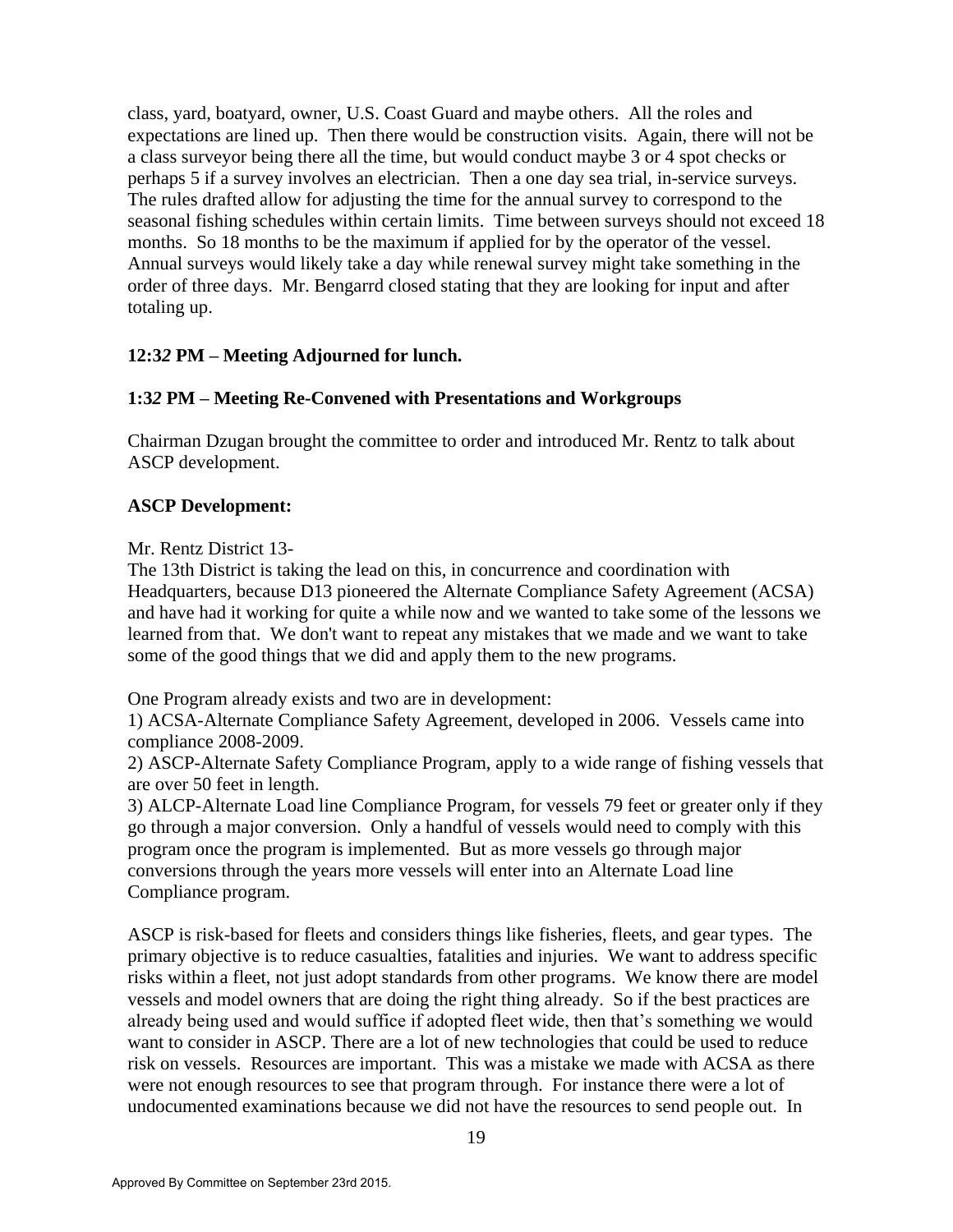other instances a vessel would be up in the shipyard, but there was not an inspector available to get out to check it. Another mistake was quality control. There was no real oversight of the program or dedicated personnel. So we would like to start off right with the ASCPs and then we need to be realistic with what we are trying to accomplish with the resources that we have. ASCP is an unfunded mandate so basically, we have no money, no resources to accomplish ASCPs. We will be relying on industry and we'll have to consider ways to streamline processes and streamline things like self-examinations in some cases. We need to consider economic impacts to the vessel owners. For example we would not want to impose a lot of non-descriptive testing requirements for vessels that are not having hull failures.

The next question is which vessels need to enroll in Alternate Safety Compliance Programs.

### **ASCP Criteria:**

The large majority of vessels would need to meet these three criteria:

- 1) At least 25 years of age in 2020
- 2) Fish at least 3NM offshore
- 3) At least 50 feet in overall length

When we look at CFVs, most will be at least 25 years or older in 2020.

Another group of vessels that would need to enroll in ASCP's would be vessels that have more than 16 people on board.

As mandated by Congress, the programs are to be developed by January 1, 2017. So right now we are implementing the process to develop the programs. We will be developing the programs between now and January 1, 2017. And then we have until January 1, 2020 to implement it and for the vessels to enroll and comply.

Fleets with more than 30 vessels in their fleet have up until 2030 to get those vessels into compliance.

If you are an owner the first thing to do is to look at build date. The majority of the vessels will be from 1995 or earlier. These vessels need to comply by 2020. If the build date was 1997 they would need to comply by 2022. Something people need to look at, especially vessel owners, is that these mandates were based upon the length overall, stem to stern. Coast Guard regulations in 46 CFR Part 28 use documented length of the vessel which is going to be shorter than LOA, stem to stern. So if you don't know the vessel's length overall, this is a good time to get it measured because it is usually a few feet longer than the documented length.

#### **Major Conversion:**

This is another category that would make a vessel need to comply with ASCP. If a vessel was built before July 1, 2013 and undergoes a major conversion, if it's 50 feet or greater, it must enroll in the ASCP, regardless of age. If it is 79 feet or greater it must meet Alternate Load line Compliance (ALCP).

## **Alternate Load line Compliance (ALCP):**

We know of a few vessels that are going through major conversions right now and are high and dry in shipyards. They will not need to comply with these programs if they complete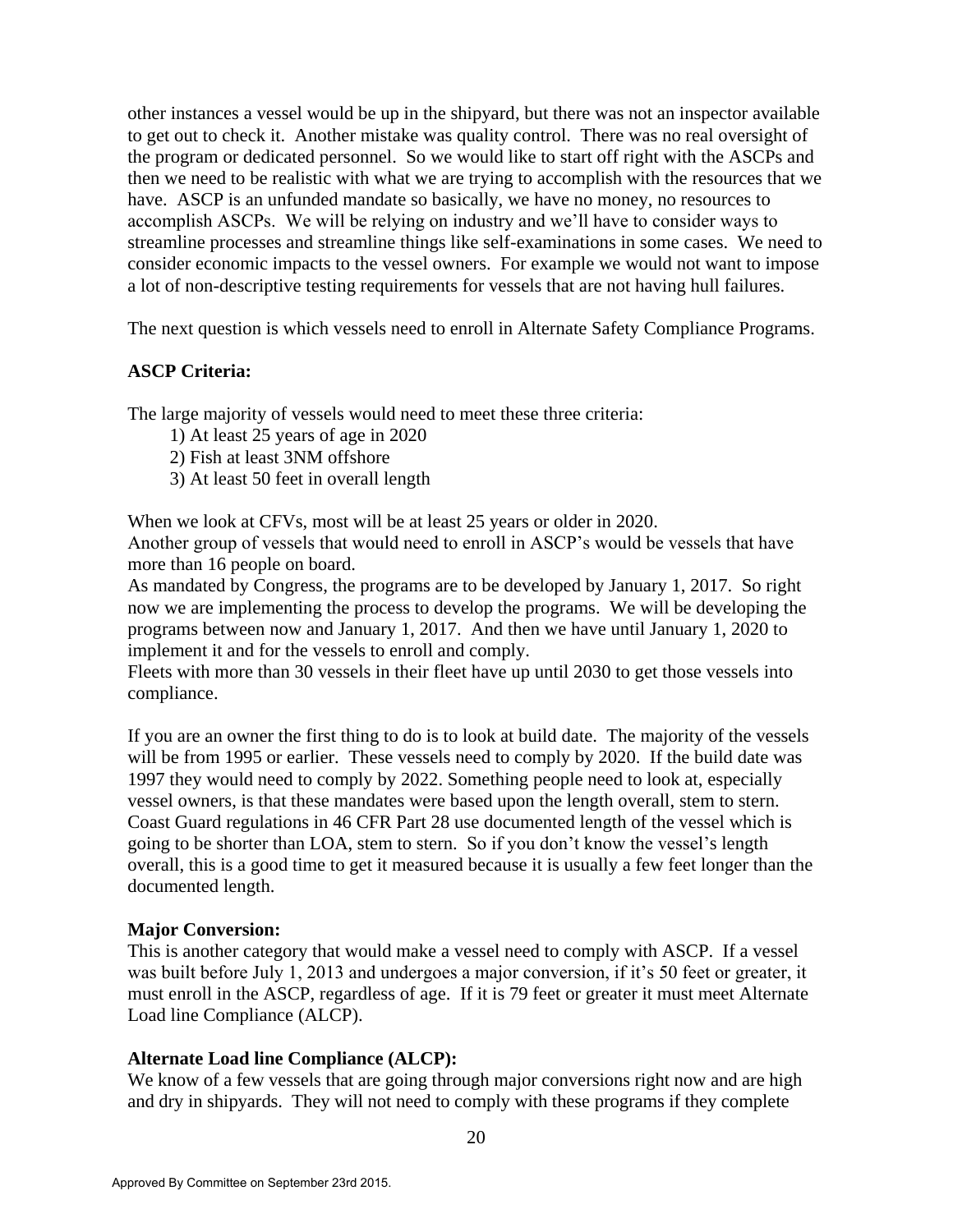their major conversions before we prescribe the program. But if they complete the major conversion after we prescribe the program they will need to comply.

The Alternate Load line Compliance Program is based upon load line practices for the seaworthiness of the vessel and are for the vessels that go through a major conversion. These vessels in the past have been susceptible to stability testing. They need to have a watertight envelope, established limits to which the vessels may be loaded, and they'll have periodic verification exams. For further clarification, if a vessel completes a major conversion by January 1, 2017 the vessel will need to enroll in alternate safety compliance as it reaches 25 years of age after January 1, 2020. If the vessel completes a major conversion after the standards are established they will need to enroll in the ASCP to make sure changes to the vessel incorporate the standards. And then if they are 79 foot or greater they would need to also enroll in the ALCP.

To compare the programs, we are expecting thousands of vessels across the country to enroll in the ASCP. We are still gathering information regarding the population estimates of the vessels. We think will have a really good idea on October  $1<sup>st</sup>$ , 2016 after we have gone through one year of mandatory exams. Alternate Safety Compliance is risk-based and the requirements will depend upon specific risks of the region or the fleet. Requirements would apply if the risks are substantiated. In regard to the ALCP we are expecting only a few hundred after a few more years have elapsed as they go through major conversions.

#### **Roles for Alternate Safety Compliance:**

CG Headquarters will continue policy development and the input received from the committee is very important to that. CGHQ will promulgate the regulations, review the programs and have overall oversight.

It is anticipated that CG Districts will monitor and support the Sectors in finalizing regionalspecific Alternate Safety Compliance Programs and facilitate the cross-district programs. We want to make sure the program is the same in Alaska as it is in Washington or Oregon. Districts will provide first-level decisions on appeals, waivers, and exemptions and approve the risks identified by the sectors.

CG Sectors are the boots on the ground with examiners, or perhaps some inspectors. Sectors will continue outreach efforts. We'll want to take every opportunity at management council meetings and other association meetings to brief owners on what is coming down with safety compliance and on identifying regional and fleet-specific factors to be considered and we also need to consider the economic impact to vessel owners.

The goal is not to spend a lot of money. The goal is to reduce risk, and a lot of risk reduction can be accomplished with low costs. For example a policy on when a personal flotation device should be used or other methods that could reduce fatigue onboard the vessel, a crew endurance plan, things of that nature are very low cost, so it should be risk-based.

We are looking for a pilot program with specific fleets and particularly for a high risk fleet. So far we have developed a matrix with around 60 recommendations, not requirements, and about 16 of those recommendations are recommended for all vessels. That means it is appropriate for all regions and fisheries to consider these. NIOSH is going to help refine the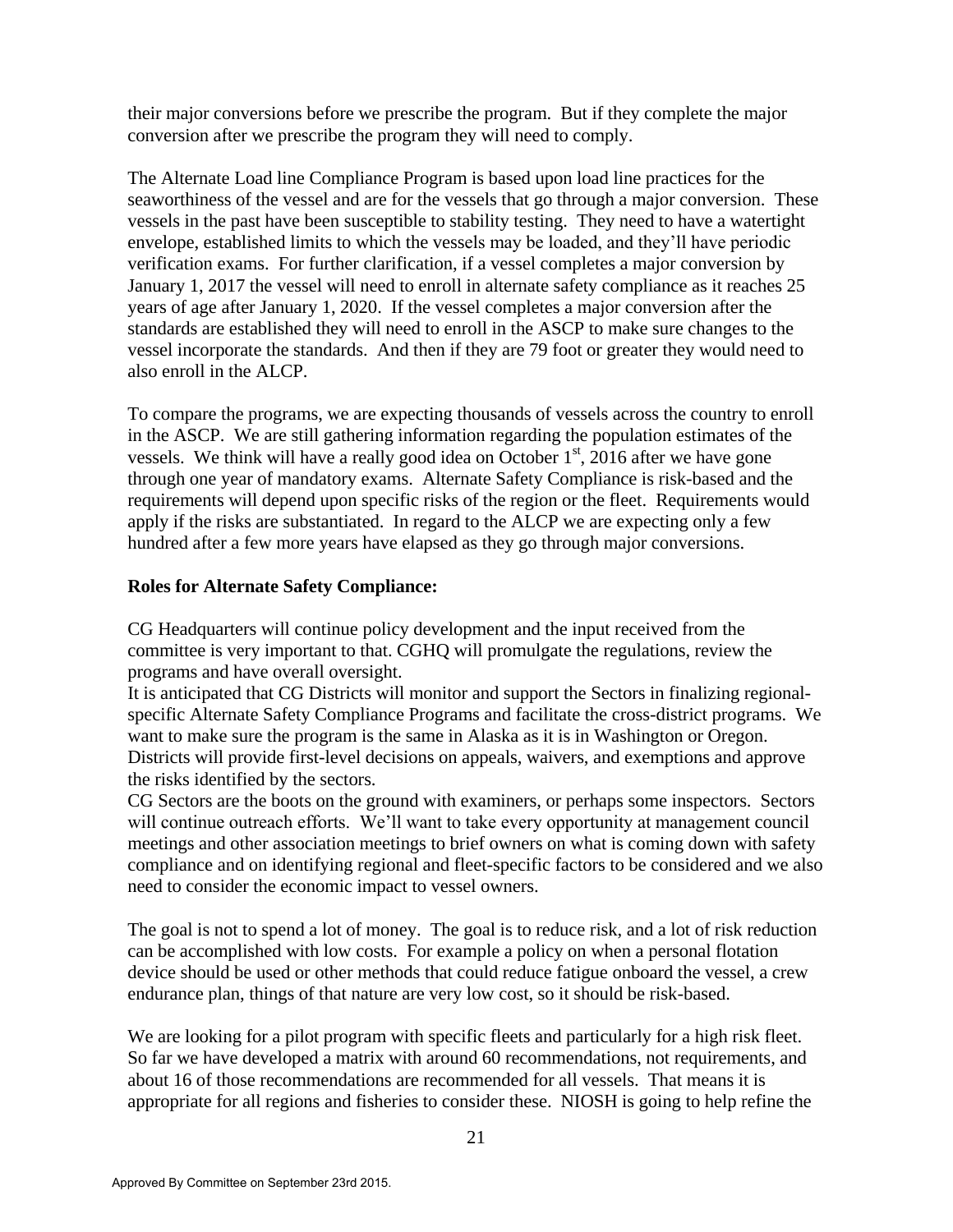risk column of the matrix and who it should apply to. Vessel owners should be getting involved. They should be discussing Alternate Safety Compliance at association meetings. Some fleets out there probably are largely unaware that these pending ASCP requirements exist. So what should they be doing? They should be looking into the risks in their fisheries and what are the best practices they use to reduce those risks. They may want to consider making recommendations to the Coast Guard for Alternate Safety Compliance Programs. If they are planning on completing a major conversion for a vessel 50 foot or greater in length overall, they should call a CG fishing vessel examiner for a voluntary examination. If a vessel is 79 foot or greater, then we really want to emphasize the importance to have the Coast Guard look at it and go through an Alternate Load line Compliance because there might be some changes that an owner may want a naval architect to do based upon the new standards that will come into effect, and you would want to do that while the vessel is going through major conversion rather than after.

### Questions:

A number of questions were posed regarding the load line marking and how it might be used in cases regarding liability with stability and seaworthiness of the vessel.

Mr. Jacobsen- I have a lot of experience on load line vessels. I never looked at the mark. I always looked at the rub rail. I knew how far down from the water the rub rail was. I looked at my stability book. It's not a problem. It's just another tool to help keep you safe.

## **2:28 PM - Break out into Subcommittee/Working Groups**:

1) Training standards and competency training [Chair Ms. Conrad] 2) Construction committee on survey, class, load line, alternate safety program [Chair Mr. Jacobsen]

## **5:00 PM - Full Committee Resumed**

## **Subcommittee/Working Group Reports:**

## **Training Group:**

The Training Subcommittee Chair, Ms. Conrad provided a summary of discussions from the working group. As a result of those discussion, there would be several recommendations presented to the full Committee, including:

1) The need for a refresher training every five years.

2) The need for objectives on how long the program should be.

1. **MOTION**: Propose to move fatigue training, since it's a very important issue, under watch keeping. And to make a motion to recommend that "crew endurance (fatigue) objectives" be placed under the watch keeping competency.

Motion made by Ms. Conrad and seconded by Mr. Dameron; passed unanimously.

2. **MOTION**: Recommend reconsideration that sea time not be an equivalency for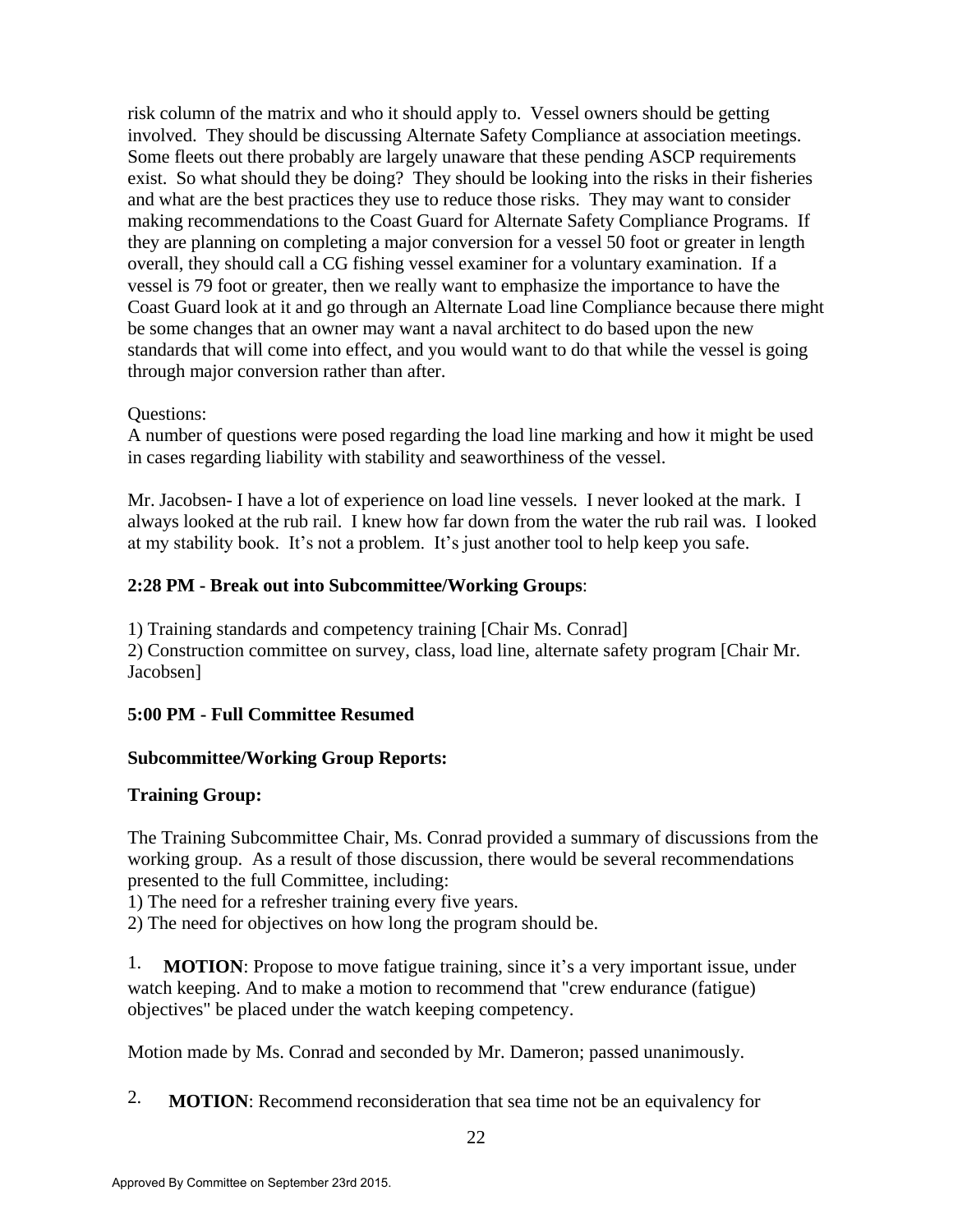any of the training requirements in the 2010 Auth. Act. The motion of August of 2013 will be eliminated.

Motion made by Ms. Conrad; seconded by Mr. Mattera; passed unanimously.

**Discussion**: Chairman Dzugan explained the motion to consider and to eliminate reference No. 13-N about sea time not to be an equivalency for any of the training requirements in 2010 Auth. Act.

3. **MOTION**: Recommend eliminating reference No. 13-N, that sea time not be an equivalency for any of the training requirements in 2010 Auth. Act.

Motion made by Ms. Conrad; seconded by Mr. Mattera; passed unanimously.

**Discussion**: Mr. Conrad discussed that No. 13-N, the task is that sea time not be an equivalency for any of the training requirements in the 2010 Auth. Act. That was a motion in August of 2013. It passed, and the law requires recognition and credit for past experiences, the committee feels that they have fulfilled that when they allowed 500-ton master's or mate license to substitute for the actual training. They need to strike that whole motion and remove it.

4. **MOTION**: Recommended that qualified instructors should have a commercial fishing background and have completed the fishing vessel safety instructor training per 46 CFR 28.270(c) and/or specific expertise in topic they are teaching." Motion made by Ms. Conrad; seconded by Mr. Dameron; passed unanimously.

**Discussion**: Ms. Conrad referred to recommendation 13-P, a motion that was passed at a previous meeting. "Any public or private entity with appropriate training resources and qualified instructors be reviewed by the Coast Guard for approval to conduct the training. Qualified instructors should have a commercial fishing background and have completed the fishing vessel instructor training per 46 CFR 28.270(c) and specific expertise in topics they are teaching." it should change the "and" to "and/or," because, for instance, a fireman who has not been on a fishing boat and does not have fishing training, you may want him to teach the fire portion of your course. Or, you could have an EMT medic to teach your first aid/CPR course, and they have never been at sea. So if we restrict it to only people with a fishing background, then we would eliminate some people with an expertise in that area. If we put "and/or," that would encompass everyone.

#### **Construction Group:**

The construction subcommittee felt that it has addressed Items 1 and 2 of its task statement adequately in previous meetings, so we didn't revisit those items. We concentrated on No. 3, which was to evaluate and provide recommendations on the adequacy of criteria requirements drafted for the Alternate Safety Compliance Programs. And so we used as our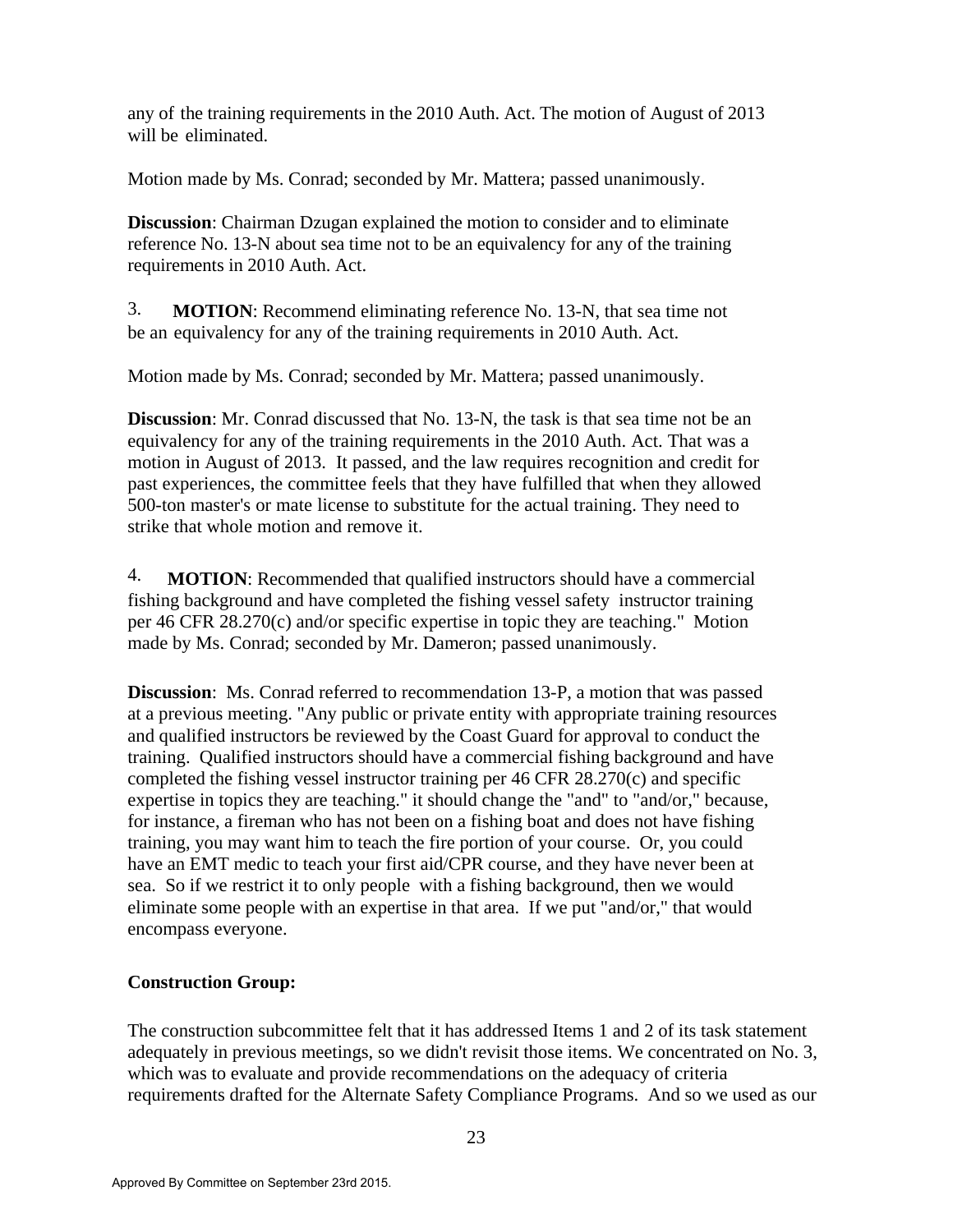working document the matrix that Mr. Rentz presented earlier to the committee in his presentation and we went through it in detail. Alternate Compliance Program items listed in that matrix document were refined a little bit, and we made some additions. Our goal in doing that was to get through the entire document by the end of the meeting, and then also look at the Alternate Load line Compliance Program and go through that document tomorrow. Then we will present that to the committee with the recommendation, if the subcommittee is done with it, with the recommendation that it move forward to the next step, which would probably be to go public and allow the work groups to form and give them a basis to construct their alternate compliance programs. So, we're about halfway through the first document. I don't really have any motions or anything to report at this time other than we're still looking at these -- at the issues and having some great discussions.

**Staff Comments:** Chairman Dzugan turned the meeting over to the Coast Guard Staff for comments. Chairman Dzugan then opened the meeting for public comments per the agenda. No comments were offered. He then entertained a motion to adjourn the Committee meeting for the day.

5. **MOTION:** That the meeting be adjourned for the day and re-commence at 8:00 AM Thursday morning. Moved by Mr. Davis; seconded by Mr. Williams; passed unanimously.

**5:21 PM - Meeting Adjourned for September 24, 2014.**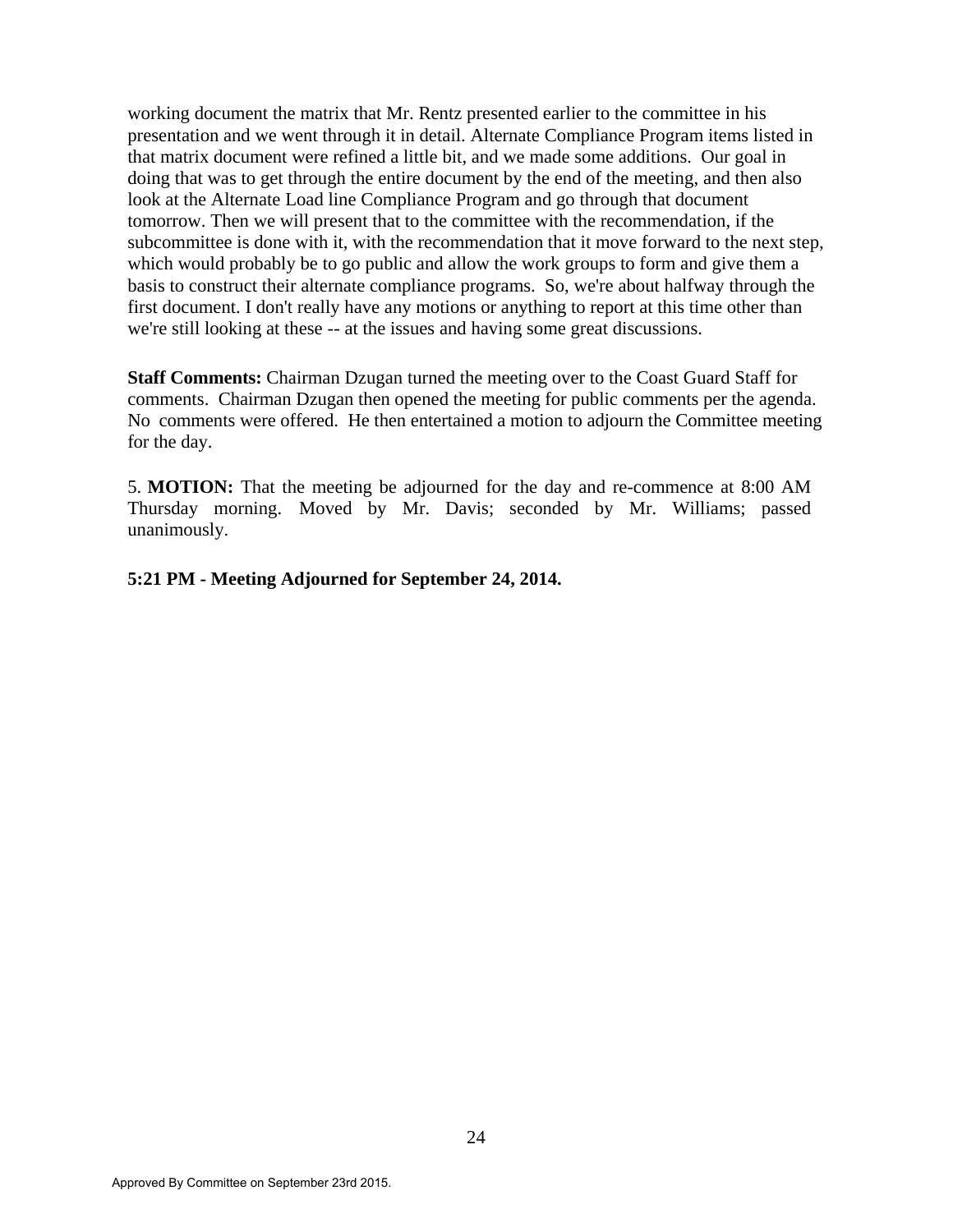# **8:00 AM - Wednesday, September 24, 2014 – Meeting Reconvened**

Chairman Dzugan brought the Committee to order and welcomed everyone back for the second day of the committee meeting.

### **Miscellaneous Items:**

Mr. Dzugan- Addressed miscellaneous items and passed around a sample of stickers that can be used and downloads of safety applications for fishing vessels. The SCramP app is a free download; it contains a stability program, gyroscope and other items but is currently only available on the I-Phone. Another app is for FV drills. This app was developed to go through all the parts of the drills that are required under the Fishing Vessel Safety Act. The developers want to improve this App by obtaining fishermen feedback.

Mr. Davis- Addressed the "Live to be Salty" program. The Seattle Fisherman's Memorial printed 1,200 fliers and 200 stickers, and they were distributed from Craig, Southeast Alaska, all the way to Dutch Harbor, Alaska by the fishermen associated with Seattle Fisherman's Memorial.

Mr. Hockema- Kick-started the meeting by requesting clarification of the Coast Guard's relationship with NIOSH. NIOSH has done an extensive amount of review of casualties and injuries in the fleet. Mr. Hockema inquired if the Coast Guard has formally requested that they do this and if the Coast Guard requested that they continue to do it in the future in a formal manner?

Mr. Kemerer- Yes. The CG has a formal agreement to share information about casualties, and NIOSH in their research will provide data statistics on risk assessment, and risk analysis on different fishing fleets. Additionally, during yesterday's meeting Dr. Lincoln referenced the Memorandum of Agreement that the Coast Guard and NIOSH signed earlier in the year.

Mr. Mattera- Expressed the continued efforts and need to reach out more to industry and to inform them about the ASCP program that is coming in a few years. He thanked the Coast Guard for allowing and enabling Committee members to listen in on the monthly Coordinator conference calls because the calls enables members to better keep the industry advised.

Mr. Kemerer- Raised a side issue though not necessarily committee business. In Part 28 of our Regs, 46 CFR 28.80, there is a section about the marine casualties that are required to get reported by the owner/operator on Form 2692. It is not always done. Dr. Lincoln talked about reviewing casualty reports from the Coast Guard as well as from reports from the fisheries Observers. The Coast Guard does not always get good reporting of casualties. It depends on how serious it is and some people may not think that it's necessary to report. The Regs, also state that, underwriters and insurers are supposed to report each casualty that gets reported to them to an agency that consolidates all of this. That agency is ISO and used to be called the Marine Index Bureau. Looking at all the casualties for the risk analysis for working with the safety compliance program criteria, information received from ISO was very incomplete. That tells us that underwriters or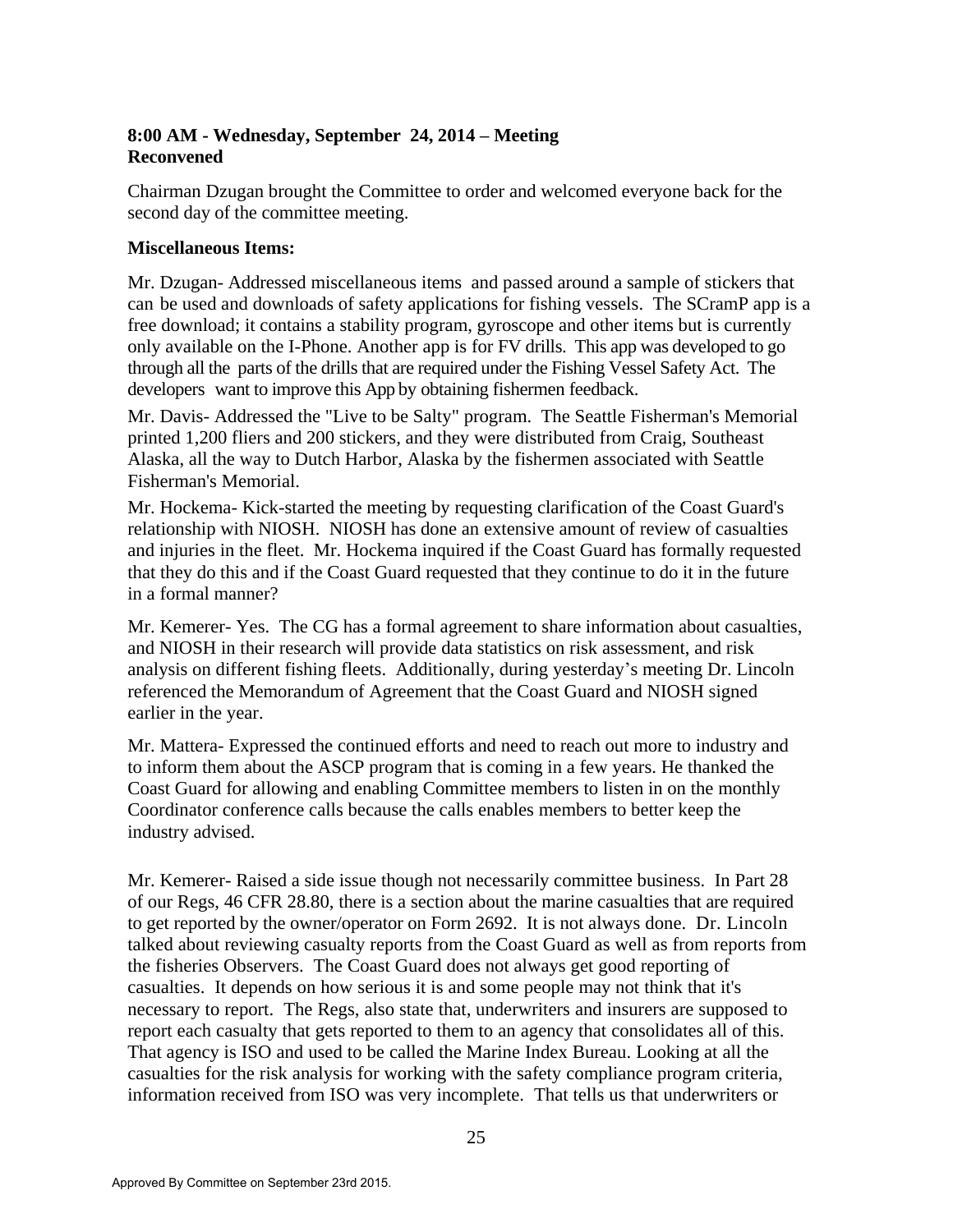insurers or owner/operators aren't reporting all these casualties. Somehow it's not going through the process as it's actually outlined in the regulations and that this needs to be addressed. This afternoon after committee business and we adjourn the meeting, a representative from ISO will be here and several of us will meet with him to go over the reporting requirements and how we can make this better. If anyone is interested in that they are invited to stay and listen in.

# **8:25 AM –Subcommittee/Working Group Sessions Resumed**

# **12:30 PM - Adjourned for lunch**

# **1:30 PM – Working Groups Resumed**

# **2:24 PM – Committee Re-Convened**

## **Subcommittee Reports**:

Chairman Dzugan called for reports on Subcommittee activities.

## **Subcommittee on Construction Standards**:

Mr. Jacobsen provided recommendations of the Construction Standards Subcommittee for Committee consideration and since Mr. Davis is listed as the maker of the motion, Mr. Davis read the Motions:

6. **MOTION**: For the U.S. Coast Guard to send a formal letter of request to NIOSH asking that they provide assistance in data analysis for the development of Alternative Safety Compliance Programs. Motion made by Mr. Davis; Seconded by Mr. Hewlett; passed unanimously.

7. **MOTION**: For the United States Coast Guard to continue to provide letters of support to NIOSH when requested to accompany research proposals. Motion made by Mr. Davis; seconded by Mr. Neville; passed unanimously.

**Discussion**: Mr. Jacobsen stated that may sound a little bit redundant, but they each have a specific purpose that we worked out in conjunction with Dr. Lincoln.

8. **MOTION**: The committee recommends that, the United States Coast Guard assist NIOSH by hiring interns or assigning temporary details to help NIOSH systematically collect information from MISLE for hazard reviews needed for Alternative Safety Compliance Program. Motion made by Mr. Davis; seconded by Mr. Boehmer; passed unanimously.

9. **MOTION**: The committee wants to inform the Coast Guard that the Commercial Fishing Safety Advisory Committee is in support of the Alternative Safety Compliance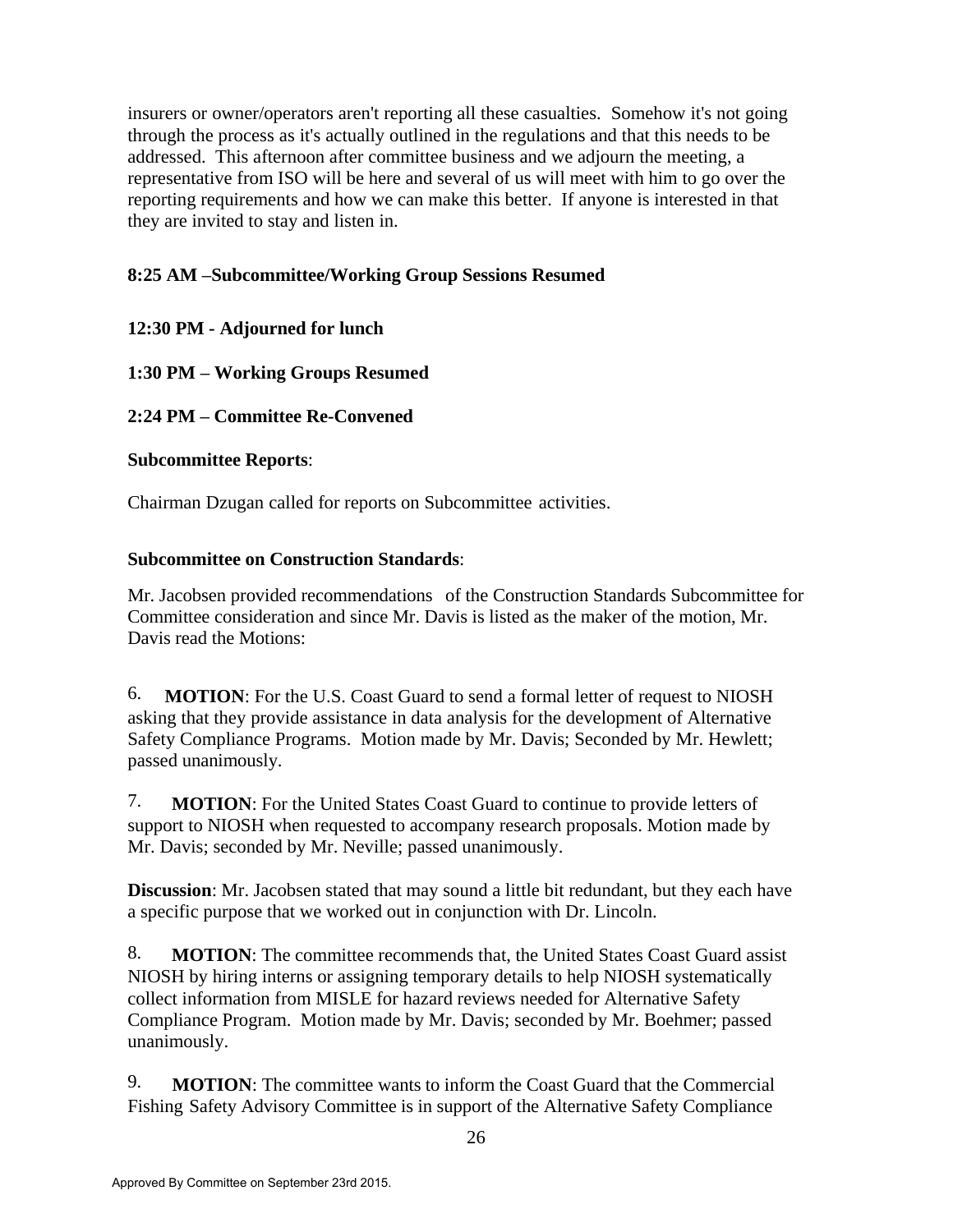Programs and concepts for vessels at least 50 feet. However, due to regional and fleetspecific nature of Alternative Safety Compliance Programs, authorities for program development, approval and administration should be delegated to the Coast Guard districts. Each fishery or gear type should begin with a loss and risk assessment, and then an individualized solution should be arrived at cooperatively for each fishery. Motion by Mr. Davis; seconded by Mr. Mattera; passed unanimously.

10. **MOTION**: To approve the changes drafted by the Construction and Alternative Safety Compliance Program Subcommittee to the ASCP matrix and ALCP matrix and approve the draft policy letter titled, "Survey and Classification Standards or Alternative Safety Compliance and Alternative Load line Compliance Programs for Fishing, Fish Processing and Fish Tender Vessels." Motion made by Mr. Davis, second by Mr. Mattera; passed unanimously.

## **Subcommittee on Training**:

Ms. Conrad provided a brief on training and what had been discussed in the last meeting and wanted to take it to the committee as one motion and bring it to the full committee and get the motions approved.

11**- MOTION**- to accept the updates and modifications made to the training objectives established by the training subcommittee at the 2013 meeting as has been presented to the full Commercial Fishing Safety Advisory Committee. Motion made by Ms. Conrad; seconded by Mr. Williams; passed unanimously.

Ms. Conrad provided a brief description of the refresher training every five years required under the Auth. Act, then presented a motion.

12**- MOTION-** that the refresher training consists of two modules that will be covered in two days. Motion made by Ms. Conrad; seconded by Mr. Davis.

#### **Discussion:**

Ms. Conrad- One day will be the basic eight-hour national standard drill conductor curriculum that was developed in 1995. The drill instructor skills checklist will be required to show drill instructor competency. This will renew the fisherman's drill instructor card.

A second separate day will consist of the following objectives: Helicopter rescue, rescue delivery, dewatering pumps and Medevac. Review of new technology, new life raft contents, exercise a pre-trip risk analysis lesson, for example, the GAR model, review any new technology in regards to weather, review a relevant commercial fishing vessel case study, review a relevant commercial fishing vessel stability case study; under watch keeping, proper watch change orientation, review a fatigue case study, review any new technology in the last five years that may benefit the fishermen, share safety drills or technology beneficial to those onboard your vessel. That's the fishermen's vessel.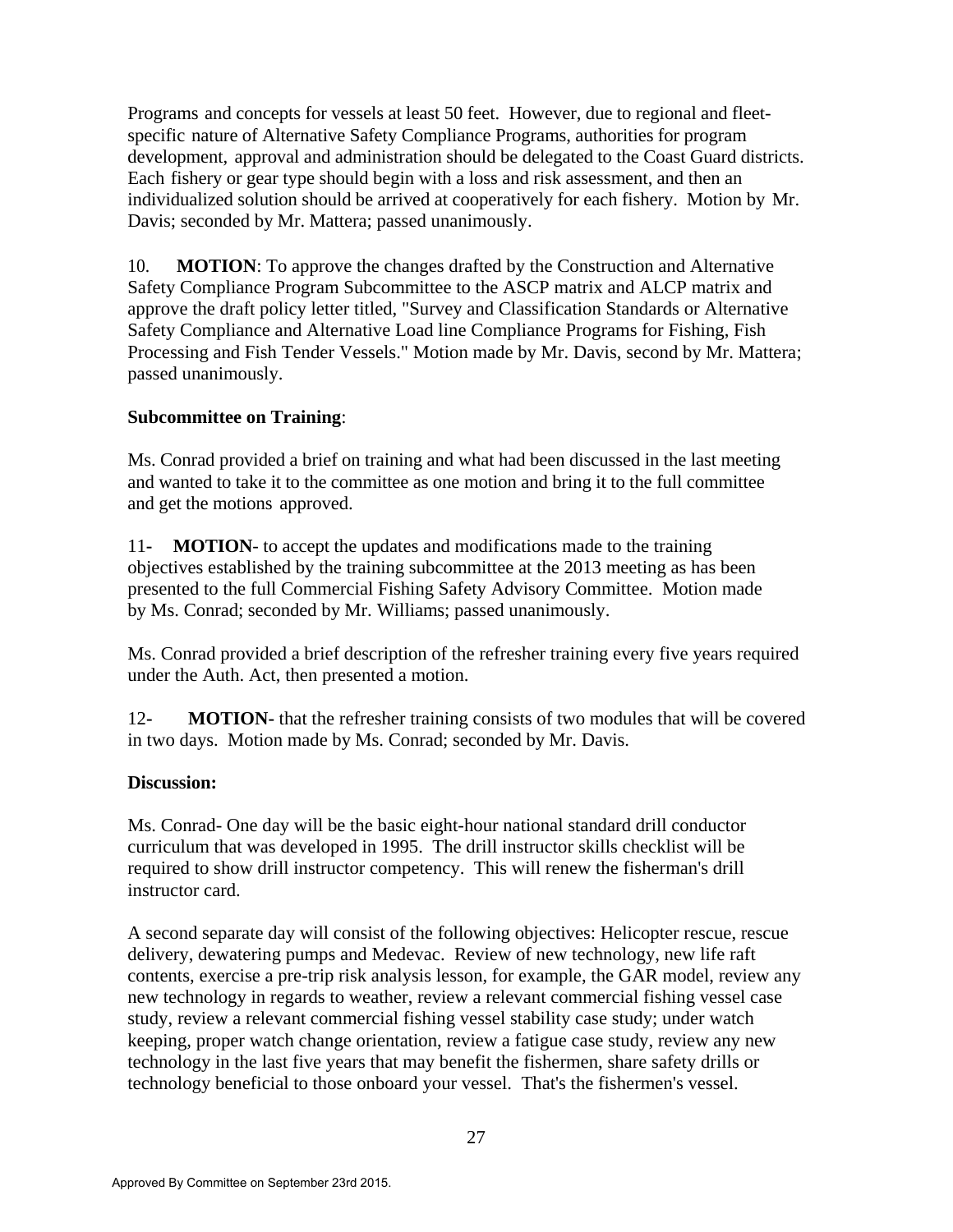Mr. Dameron: So these two modules will be refresher for all the modules?

Ms. Conrad- No. The medical is a stand-alone because under MED, it's usually an expiration date of two years. So the fishermen will be doing that every two years to keep it current. So the five-year refresher would be one day of the drill and then one day of a combination of these objectives. And the reason we chose these objectives is, one, because they've already gone through the course, this gives us an opportunity to build on that. So to use current case studies and talk about what went wrong, how to apply the stuff that they learned five years ago and to keep it current and active and also look at new technologies that come about, so hopefully keeping the fishermen up to date on safety.

Mr Dameron- So how many modules are there that initially have to be done?

Ms. Conrad- Initially, we have four modules, but one of them is two days. So it's a five-day program for two or four modules and any of the modules can be taken separately.

Mr. Dameron- And over how many years? Because we're going to be able to spread this out, right?

Ms. Conrad- Right.

Mr. Dameron- So over how many years are we going to be able to take those modules?

Mr. Dzugan- We recommended previously a five-year implementation. The idea being you could take one module per year and in five years have all of them completed.

Mr. Dameron- So is the refresher training due from five years after the first module was taken or five years after all the modules were completed? I mean, there's going to be a fiveyear difference in there, right?

Mr. Mattera- It would be ten years then.

Mr. Dameron- If we're not doing a one-for-one, I'm trying to see how it works.

Mr. Davis- I seem to remember the discussion from last year on this issue was that the refresher would be five years from the initial, but I may have missed something, because otherwise you have someone that would take one this year, take one next year and skip a year and take two and take one and you wouldn't do anything at all for five full years.

Mr. Dzugan- Because of skills decaying over a certain period of time, you want everybody on the same skills set schedule.

Mr. Williams- No, I was just going to agree with Alan that we had a discussion; I believe it was last year, and we decided that it would be five years from that date, but you would have the whole five years to do it. So there's no reason for anybody to be rushed for all five years to get all of that done.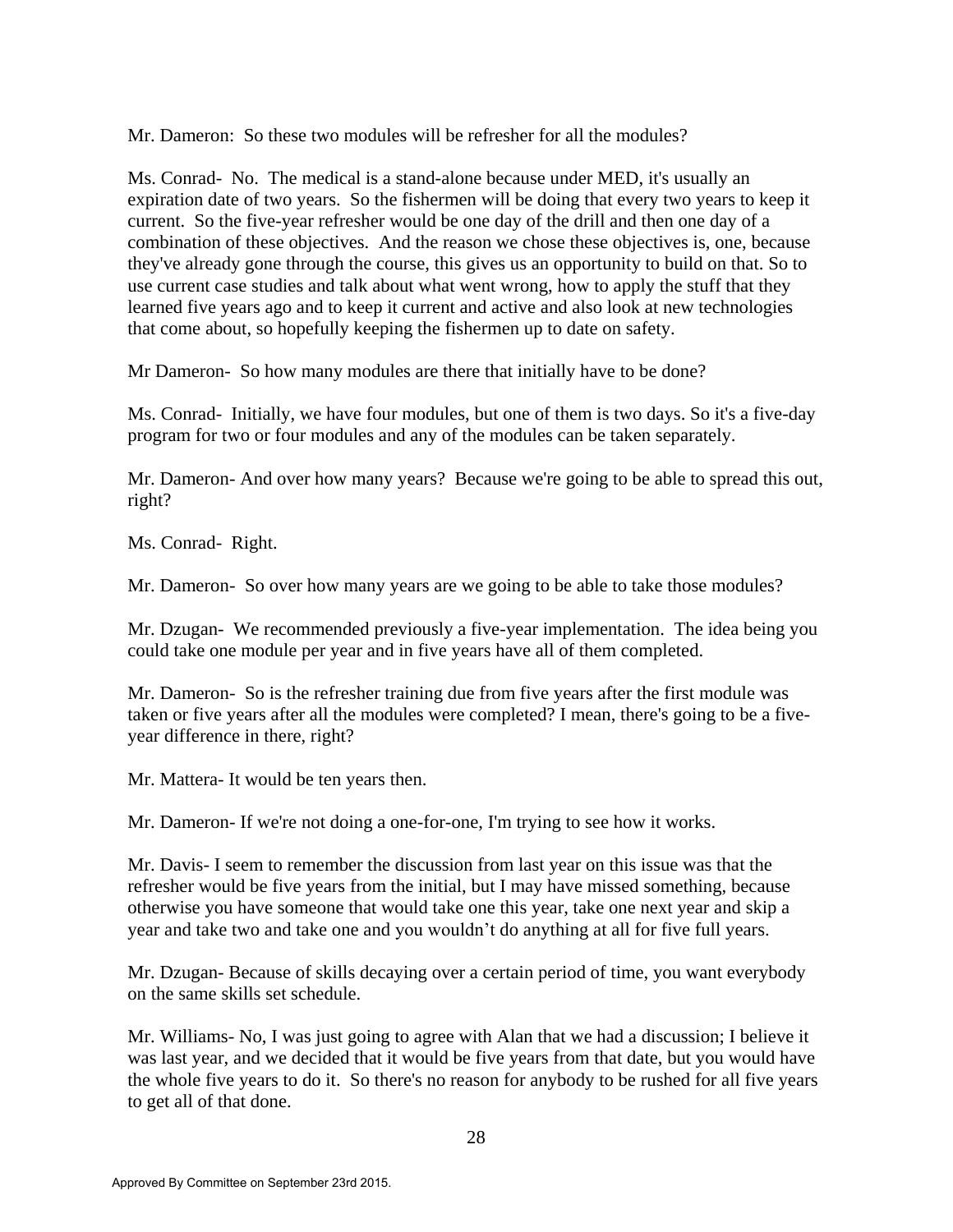Mr. Boehmer-I should know the answer to this, but this is for people that are operating the vessel only?

Ms Conrad- The person in charge of the vessel, which we have recommended as being defined as the master of the vessel.

Vote on the Motion was then taken; passed unanimously.

13. **MOTION**: Recommend to accept the updates and modifications made to the training objectives under watch keeping, proper watch change orientation, review a fatigue case study, review any new technology in the last five years that may benefit the fishermen, share safety drills or technology beneficial to those onboard your vessel. That's the fishermen's vessel. Motion made by Ms. Conrad; seconded by Ms. Davis; passed unanimously.

14. **MOTION**: That "the latest updates and survival equipment products and practices" Be added as a topic to the refresher training. Motion made by Mr. Mattera; seconded by Mr. Williams; passed unanimously.

15. **MOTION**: That the drill, survival, and fire course be revised to a two-day course, and that the class participate in a risk analysis exercise, for example the GAR model, as a sample pre-trip risk analysis. Motion by Ms. Conrad; seconded by Ms. Bui; passed by unanimous consent.

**Discussion**: Regarding the drill survival fire course. In the 1995 national standard, there is a checklist that was developed to ensure a person has done certain objectives and competencies. The committee reviewed the checklist and considered to add as a performance checklist on skills. The skills performance checklist will be required for each student in the drill instructor course: A student must show competency in 16 of the 21 requirements, unless otherwise waived due to safety considerations or physical impairment reasons for which must be documented and kept in the course file. And, the 21 requirements are listed, as an example: Demonstrate the use of an EPIRB. Ms. Conrad explained to obtain a drill instructor card or certification, you will have to take the two-day drill survival and fire course.

**Motion (15)** was amended to included completion of all the items on the skills performance checklist during the drill/survival/fire course. Proposed by Mr. Jacobsen; seconded by Mr. Davis; passed by unanimous consent.

## **4:25 PM – Break**

#### **4:40 PM – Meeting Resumed**

Chairman Dzugan resumed the meeting of the full committee by reading another motion brought forward by the Training Subcommittee.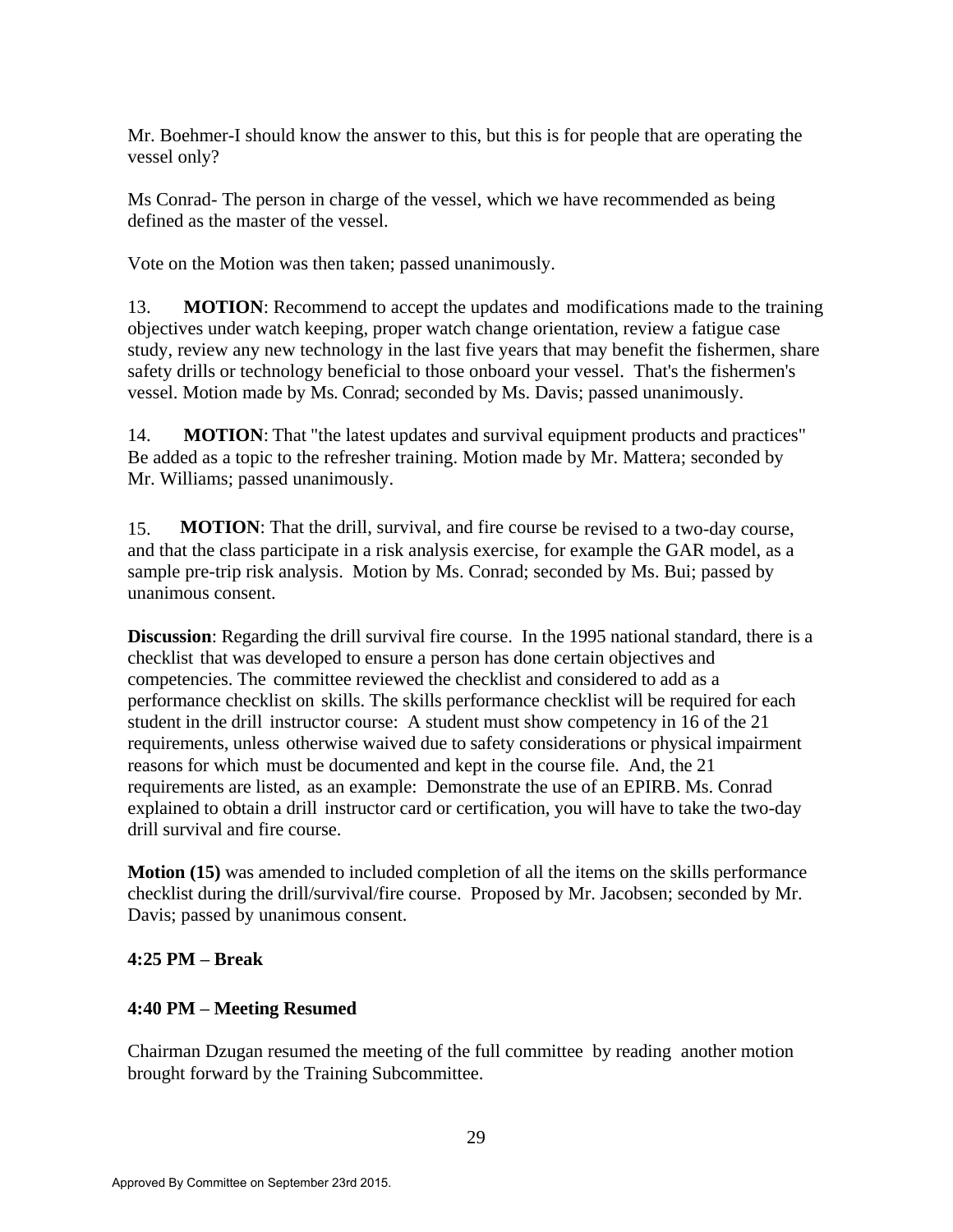16. **MOTION**: Recommend at least two case studies be analyzed for each of the four training modules in which students identify at least three causal factors in each casualty in the case study exclusive of the medical module. Motion made by Mr. Davis; seconded by Ms. Conrad; passed unanimously.

17. **MOTION**: Mr. Dameron made a motion that the Coast Guard is to inform the house subcommittee on Coast Guard and Maritime Transportation and the Senate Ocean Atmosphere Fisheries and Coast Guard Subcommittee that the Commercial Fishing Safety Advisory Committee did not and does not support survey and classification requirements for new vessels at least 50-foot in length built after July 1, 2013. Motion made by Mr. Dameron; seconded by Mr. Mattera.

### **Discussion**:

Mr. Dameron- There was no public comment or industry input sought concerning the classification of fishing vessels. The Commercial Fishing Safety Advisory Committee believes strongly that to solve safety concerns within the commercial fishing industry that we should start with the casualty data and consider both the economic concerns to the fishing industry and the staffing concerns of the United States Coast Guard. The committee recommends that Congress move to amend Title 46, Subtitle 2, Part B, Chapter 45, Section 4503 to require vessels built after July 1, 2013 adhere to classification and load line design construction standards but not require classification certification. The committee believes that this, along with mandatory compliance programs, will offer adequate safety standards without burdening the commercial fishing fleets with the unnecessary expense of full classification certification.

The Motion was then voted on and passed with 16 for and 1 against.

## **Public Comment Period:**

Mr. Dzugan asked if there were any comments from the public. After none were offered, he stated for the record that we opened the floor again to public comments and there were no public comments.

Ms Bui-Asked if there could be a discussion on the engineer program that they discussed.

Mr. Kemerer**-** Added a couple of general comments regarding Ms. Bui's engineering question. He stated the training work group completed their tasking. And since it was kind of related to training, they were asked to discuss issues, concerns of the industry as expressed about the unavailability of engineers for fishing vessels, particularly assistant engineers that are required on certain vessels. There is a policy letter that was issued in 2011. Last year we sent a message out extending the compliance date for manning proper engineered manning or what may be required on certain vessels until January 2015. There were comments from the audience about some things that could be considered on how to either extend the compliance or how industry might be able to get more engineers on the vessels. There are groups in the industry who are working with training organizations to come up with specific training courses to qualify engineers, that they can get a credential and that's part of the problem. This is for vessels over 200 gross tons,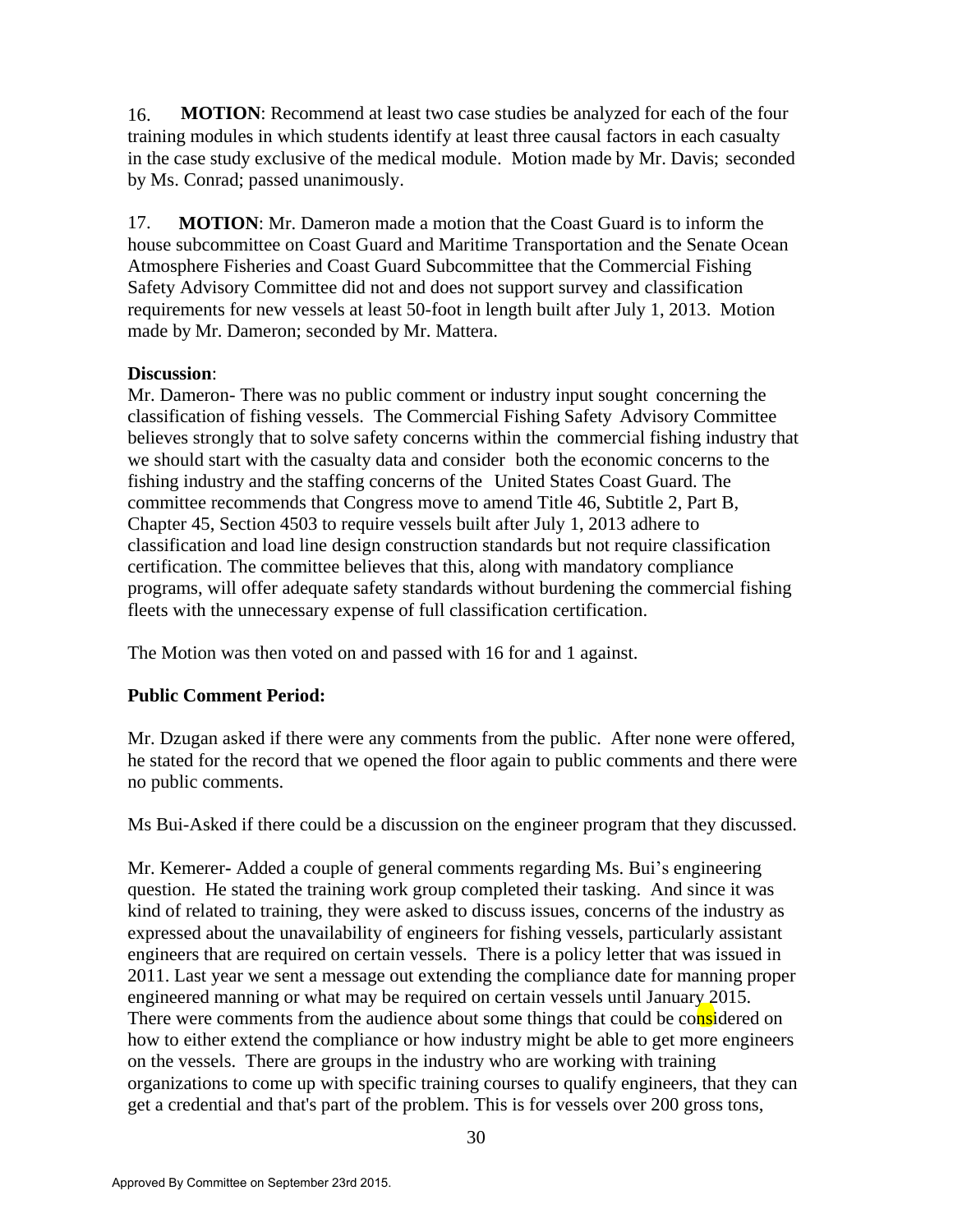they must have licensed personnel for master mate engineer, an assistant engineer, and particularly if there's a watch established by the master or by the operator. They have to be properly credentialed personnel. What has been put to us is that vessels who, or engineers who have been hired that have a regular engineering credential, find that they can go to other parts of the industry or part of the maritime industry and better working conditions maybe, or more money. Someone who gets their extra sea time can upgrade their license and may move on to something else. But it's not specific to fishing vessels. Other parts of the industry are having problems with it. They want to facilitate the industry by growing their own engineers through special training courses, and if there's an acceptable plan in place to do that, to extend the compliance for those vessels or for that company.

### **Committee Closing Comments**:

Chairman Dzugan, acknowledging that Committee business appeared to be completed for the meeting, asked Committee Members to provide any brief closing comments they wished to make.

Mr. Hewlett: I think everything went good. Everybody worked well together.

Mr. Jacobsen: Yes, thank you. I thought we had kind of a heavy lift in the construction committee. I really commend the members of committee for their contributions. I think that we came out with a good, workable product to go forward with. So I appreciate that.

Mr. Saldi: I'm glad I'm on this committee and I thank everybody for their work on this committee. We have a lot of knowledgeable people on here.

Ms. Bui: I think we did well. We refined some things and we made things more clear and focused and we continue doing that.

Mr. Neville: I thought we did very well in completing our assigned tasks and also believe the work we've done on the matrix for the ASCP is far superior to whatever requirements are out there.

Ms. Baker: I do want to just echo the comments of everyone down the line and I'm sure everybody that will follow me, and I guess I just want to commend Tom again for taking that particular issue up again and I guess I would like to challenge each of us as we go back into our areas that if, indeed, the associations and the groups in our areas wish to direct Congress or testify back to Congress directly on this whole classification thing that that we don't hesitate to support that.

Mr. Mattera: I think we accomplished a lot. I enjoyed the collaborative effort and that's really what I see here. So short and sweet today for me.

Mr. Virissimo: It was a great experience for me. I appreciate all the hard work and it's a hard-working group; opened my eyes to a lot. It's my first time, so it's a good experience.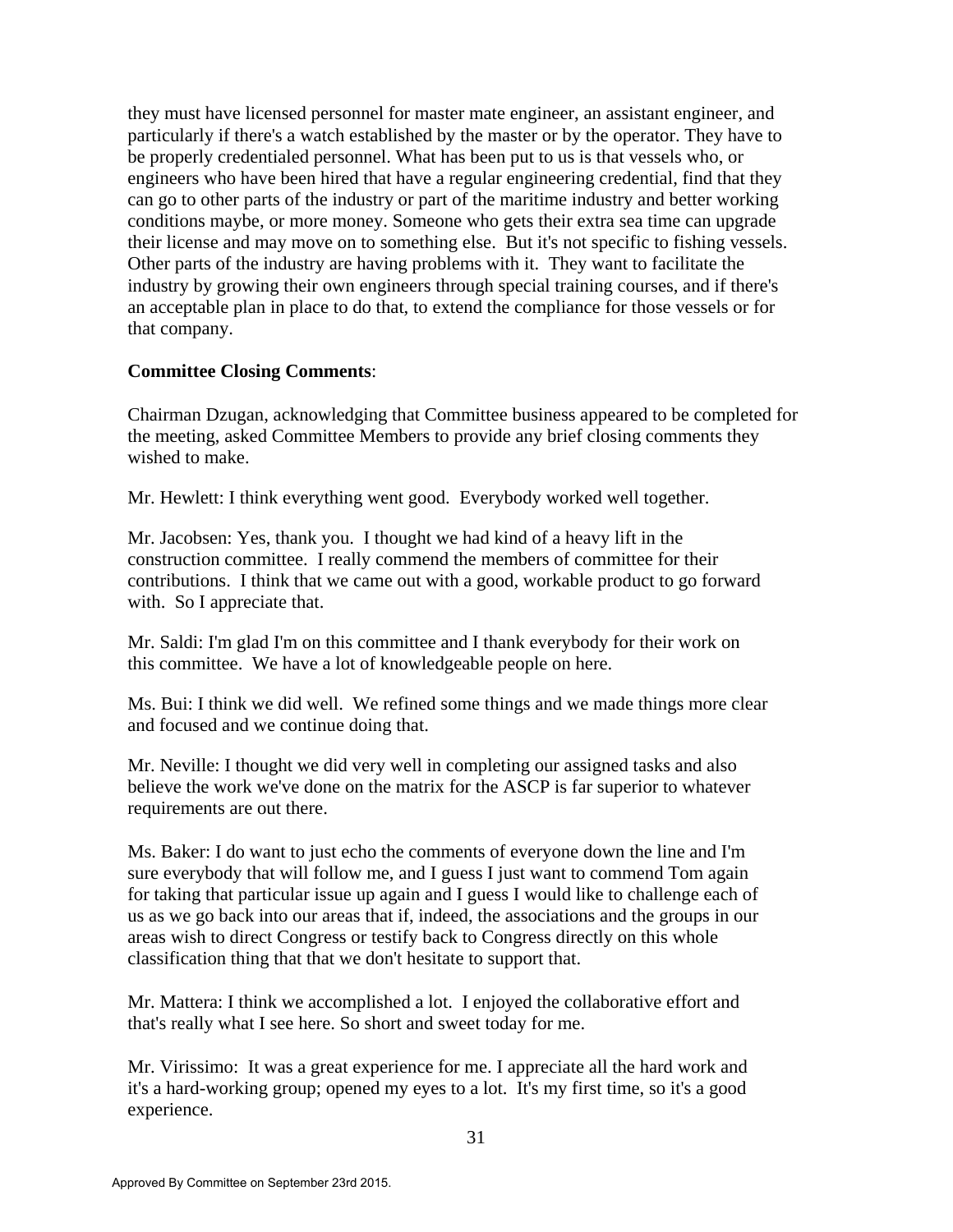Mr. Davis: I, of course, would like to thank everybody for your work. I enjoy meeting with this group. Every time we get together, I learn quite a bit about what's going on around the country and the ways to improve my operations. I do have a question for Jack so that we as a committee can have a timeline in mind and hold his feet to the fire. So we as a committee have provided the United States Coast Guard with a guide, guidance on creating the training, and we have provided the Coast Guard with guidance on a menu for the alternative compliance safety agreements. When can trainers start to send applications for their acceptance for courses so that we can start this process with the training? And when can industry groups start to come forward to the Coast Guard and start to enter the alternative compliance process?

Mr. Kemerer: I probably can't give you a good answer on either one of them. But the training part will take some time and I'm not sure if either one of them we can go too far ahead until we have regulations. The Alternate Safety Program guidelines, we're going to continue to look at that. There's going to be some meetings in different areas. Probably I'm sure it's going to be addressed in the presentation at the Marine Expo in Seattle and we still have to evaluate I guess what requirements we have to meet legally and from public access or public availability of things before it can be implemented. But we're going to continue to take this matrix particularly and work with it and identify the risk to fisheries, the areas, and try to come up with some more applicability on it. We are on-line with a deadline of having something prescribed by 2017. So we will include public. We will include industry, the fishermen, all along as much as we can.

Mr. Thompson: I think it's been very enlightening. It's really a very good group with some diverse and complimentary skill sets and I'm very pleased that we have tools that we really have completion on that I think are going to come back and serve the industry and the interests of safety very well. So I think I'm proud of the products we came up with at this meeting. Thank you

Mr. Dameron: I, too, appreciate the diversity of the people and the opinions that we have in this group and I think that that's really one of the most important things we do is bring those to the table and voice those so that we do see a variety of opinions before we're making decisions. And I appreciate working with the group.

Mr. Hockema: I would like to thank everybody here. This is my first advisory meeting and it was a really good one. I know a lot about a lot of things, but these kinds of meetings make me realize how little I know on everything. I think most of us feel a similar feeling. It's very nice to meet with a group with such diversity and such knowledge and such genuine feelings for what they do. And that's what counts to me is every one of us here has a good, positive outlook on what we do as a profession and who we are as people.

Mr. Boehmer: I'd like to thank this committee. It's with great honor and pleasure that I'm here and I really like the passion that everybody brings here, and I think we're doing the right thing. If we can't bring the guys home, it's sad, and we're really working great strides to do that. And I hope all you guys realize in my nice, gentle demeanor and my style, it's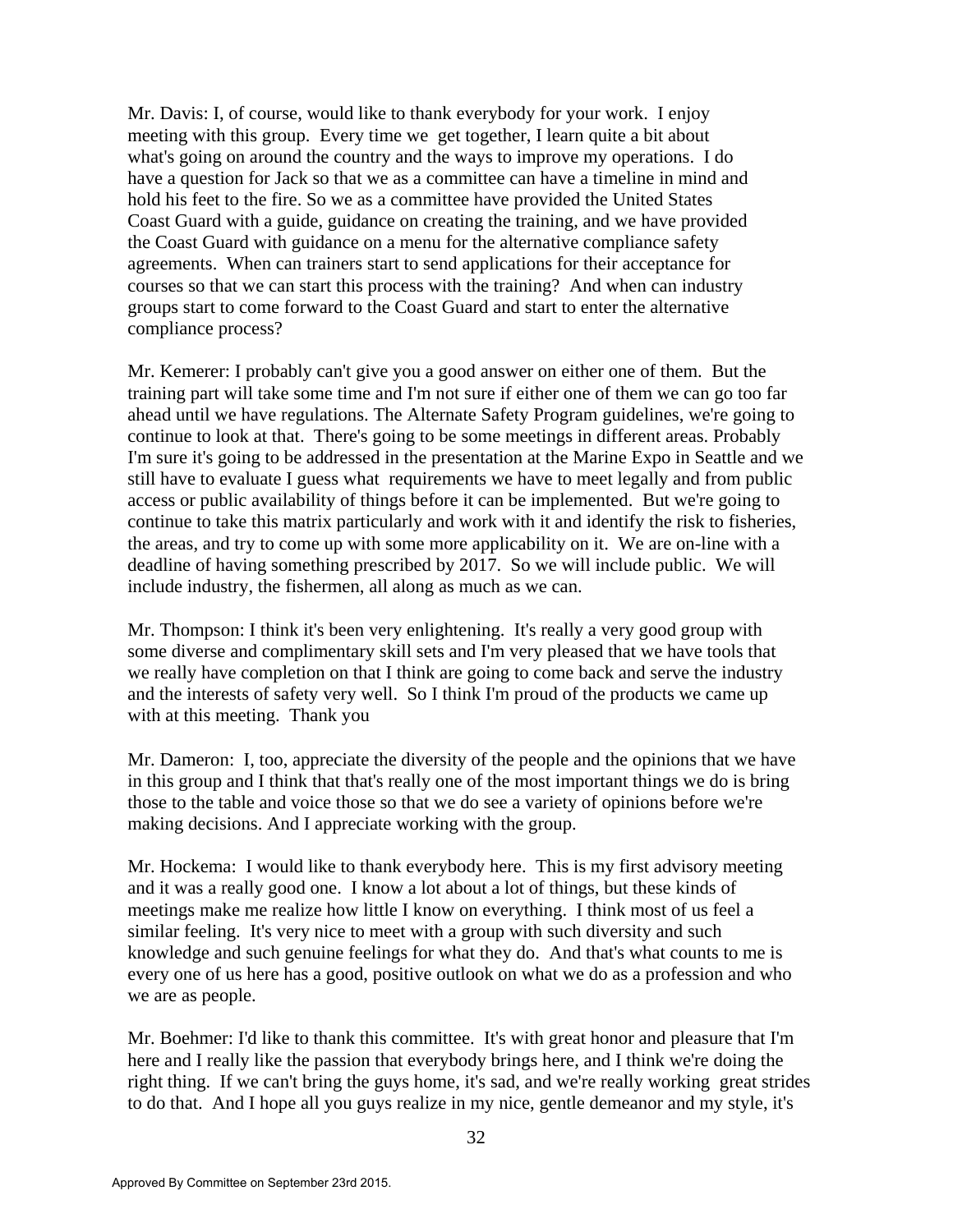only meant constructively, and I really like the difference of opinions and the way we've been going about it.

Ms. Conrad: I think we completed the tasks that we set forth. I was really impressed with your committee, Jake. You did a very good job and it was a lot to get accomplished and I'm impressed that you did it. I also have to say that I appreciate the people in the audience, the public that comes in and gives input. Troy and Jennifer and Devin, I mean, the information you give us helps us so much and I appreciate that and it makes our job a lot easier.

Mr. Williams: Let me say again thank you for an opportunity to serve on this committee. This is my third year. It seems like it's been getting better and better. We are accomplishing quite a lot. I want to thank all the new members for taking time out of their busy schedules to join us. This is what makes this committee great, because I think we have so many different people. And the audience participation, we have a lot of people here taking time out of work and their busy schedules also to come here and support us so we can support the fishermen that we serve.

Mr. Dzugan: I would like to thank Mr. Kemerer and the Coast Guard staff, Jonathan, and everybody here who was here to come support us. You put in the amount of two meetings this year just to get this one meeting done because of our false start due to bad weather last year, and that was not your fault. And I really appreciate the passion that staff has for this as well. I feel like you can equal ours most of the time and thank you. And thank you for keeping us organized and providing materials in the background. And especially thanks for keeping us informed and being accessible. You're always very responsive to us when we e-mail and you always make it a priority, so thank you. I want to thank also the public for coming and the testimony you gave and the work you gave and time you took away. I would really like to thank the committee members for their hard work this time and as many times in the past; this committee has actually produced a lot of work over the years. And I feel, I guess, sad right now because I don't know whether to say goodbye because I won't see you again or I look forward to seeing you again. But one way or the other, I will see you someplace. I have this feeling in this industry which draws out so much passion. So thank you for your support and thanks for working together. And I just want to see how this ends up in the minutes, but I love you guys. You guys are great.

With no further comments being offered, Mr. Davis moved that this committee meeting be adjourned. It was seconded by Ms. Conrad, and with unanimous consent, Chairman Dzugan adjourned the 34rd meeting of the CFSAC.

## **5:10 PM - Meeting Adjourned.**

## **LIST OF PUBLIC ATTENDEES (from sign in sheets):**

- 1. Debra Lambert, National Marine Fisheries Service (NMFS)
- 2. Lurilla J. Lee, Trident Seafoods Corporation